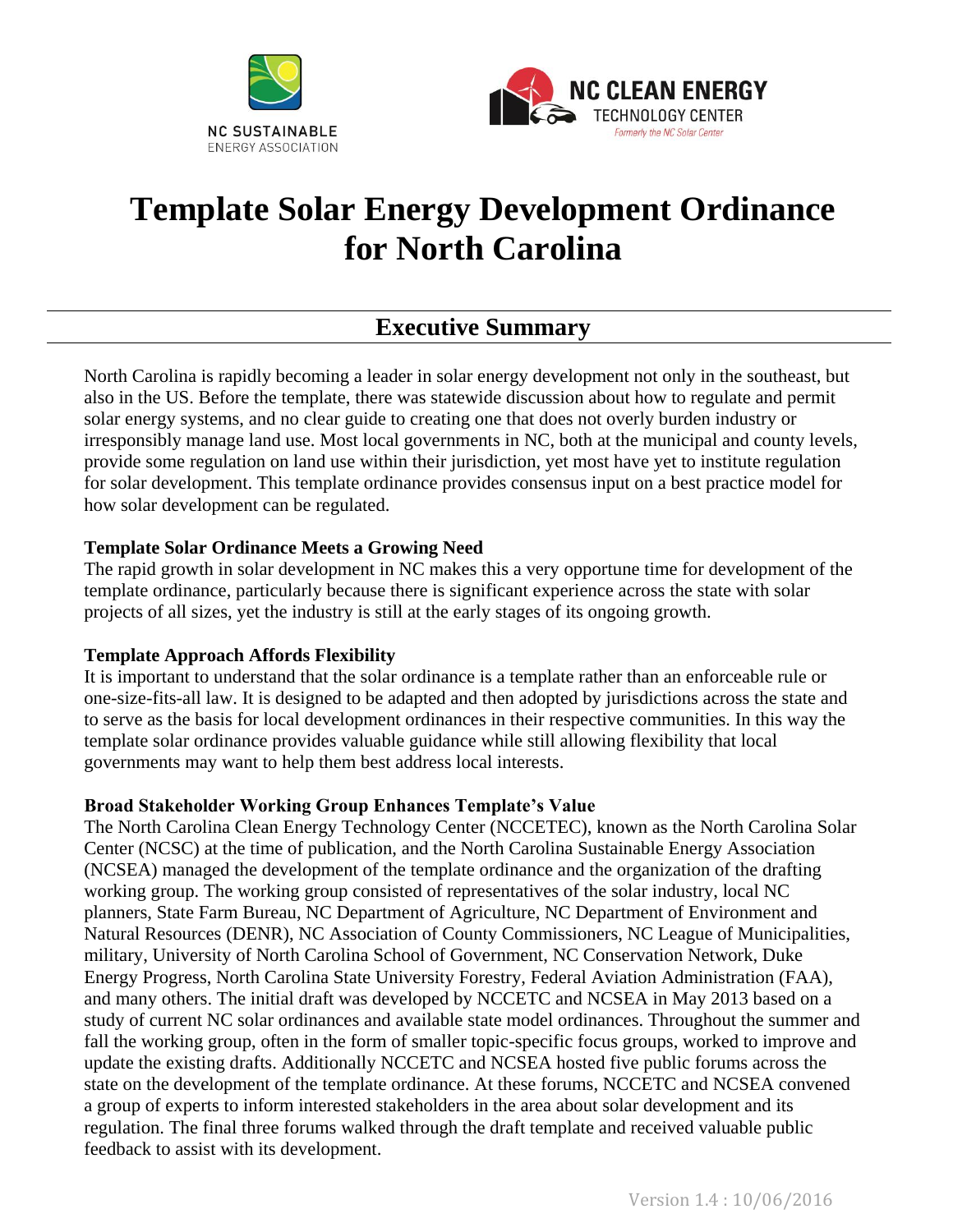#### **Template Ordinance Overview and Important Features**

The ordinance covers photovoltaic as well as solar hot water projects, and classifies projects into one of three levels.

- Level 1 System:
	- o Roof-mounted, building integrated, mounted over a parking lot, or ground-mounted and no more than half the footprint of the primary structure on the lot
	- o A permitted use provided it meets applicable height, setback, aviation notification, and related district standards
- Level 2 System:
	- $\circ$  Ground-mounted system with a footprint of no more than  $\frac{1}{2}$  an acre in residential districts, no more than 10 acres in commercial/business districts or of any size in industrial districts
	- o Subject to additional solar development standards (administrative approval)
- Level 3 System:
	- o Systems that do not meet the requirements of Level 1 or 2 systems. Most solar farms are Level 3 systems.
	- o Subject to the same solar development standards as Level 2
	- o Require a public permit hearing (conditional/special use permit)

The template ordinance addresses some of the most common considerations that arise in the permitting of solar energy facilities. Some of the important topics covered in the ordinance include:

- Parcel Line Setbacks
- Height Limitations
- Aviation Notification (requires airport or FAA notification if project is within 5 nautical miles of an airport)
- Visibility (requirements regarding visual buffering, public signage, and lighting)
- Decommissioning (requires a decommissioning plan for the project)

There are other topics and resources that may be important to communities and other solar facility stakeholders but which were not deemed appropriate to include in the body of the template ordinance itself. Examples of those topics include wildlife habitat mapping and land lease considerations. These and other topics are nevertheless included in the form of appendices to the template ordinance document.

#### **Implementation and Support**

The template is designed to be used by jurisdictions across the state as a starting point for developing or updating their specific solar energy development regulations. However, there are natural limitations on the amount of information that can be included in the ordinance, even within multiple appendices. In order to facilitate local governments' access to the template ordinance and its contributors, the ordinance includes contact information for 30 individuals involved in the development of the template and who possess knowledge concerning various aspects of the ordinance. These organizations and individuals have agreed to share their contact information and serve as resources for fielding questions about the ordinance.

The Template Solar Energy Development Ordinance for North Carolina is available here: **DSIRE** website [NCCETC](http://go.ncsu.edu/template-solar-ordinance) website [NCSEA website](http://energync.org/)

Historical Document and information related to the template ordinance are available here: [NCCETC](http://go.ncsu.edu/template-solar-ordinance) website [NCSEA website](http://energync.org/)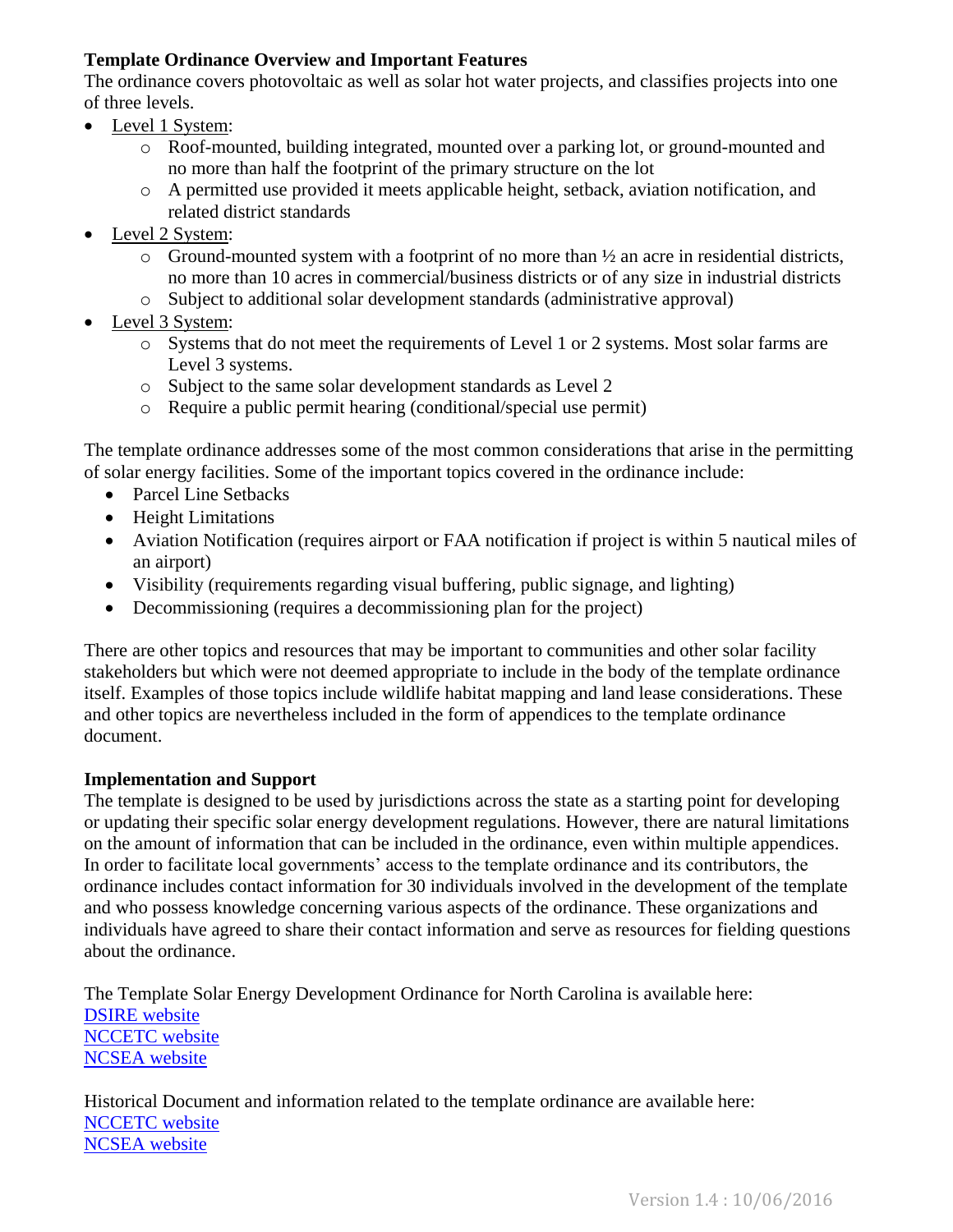### **Introduction**

Over the last few years, the state of North Carolina has experienced a massive increase in solar energy development. This can be attributed to many factors, including dramatic reduction in the price of solar modules, a state investment tax credit, the state's renewable energy portfolio standard (REPS), and the longterm standard offer contracts offered by utilities for projects below five megawatts (MW) in capacity. According to SNL Financial's latest industry data, the state has an installed capacity of 245 MW as of June 3, 2013.<sup>1</sup> This positions North Carolina as fifth nationally in cumulative installed capacity.<sup>2</sup> Thus, the North Carolina Sustainable Energy Association (NCSEA) and the North Carolina Solar Center organized this collaborative effort to construct a template ordinance. This ordinance facilitates the adoption of local regulation backed by industry, government, and citizen input.

Constructing solar energy projects requires numerous considerations and entails a thorough process of siting, permitting, and construction. These projects represent valuable assets in the community – creating local construction jobs, workforce training, economic development, increased property tax base, and ongoing educational opportunities. The permitting process generates discussion in communities with respect to the size and location of projects. Larger systems are often sited on farmland, forestland, or other open spaces, which can impact multiple residents. Responsible development of solar resources in North Carolina requires careful and consistent regulation in order to preserve important existing resources while facilitating the growth of this valuable new industry.

North Carolina's land use planning and regulation is handled by local governments. Cities, towns, and counties may delineate zoning districts within their jurisdiction and regulate various types of development within those local zoning districts. As of 2012, 87% of the state's 550 cities and 79% of the state's 100 counties have adopted zoning ordinances.<sup>3</sup> Of these, only 24 cities and 18 counties have incorporated solar development ordinances into their codes; each on a case-by-case basis. This inconsistent approach to solar development regulation has created a patchwork of disparate and often undefined approaches, potentially creating unnecessary barriers to investment and development.

This discontinuity of policy prompted NCSEA and the NC Solar Center to lead in the drafting of a template solar ordinance that will not only provide guidance on effective language for responsible regulation of solar development, but also educate the public about this technology and its application. The wider public input process included five forums located throughout the state and a six-week period of open comments on nine key development issue areas using the Institute for Emerging Issues "IEI Commons" online tool. The drafting process included four months of working group meetings and several rounds of revisions. The drafting Working Group consisted of key stakeholders from planning, local government, agriculture, forestry, economic development, environment, wildlife, utilities, solar industry, and other specialties. Consensus on each aspect of this template ordinance was the goal throughout the drafting process.

The template ordinance set forth in this document attempts to organize and harmonize the language for regulating solar at the county and city level while incorporating some best practices. It divides solar energy systems into three different levels. Level 1 addresses all rooftop, parking lot, small ground mount associated with a building, and building-integrated solar systems. Level 2 applies to all mid-sized ground mounted systems and requires the systems meet development standards set by the ordinance before approval. The applicant must submit the required documents to the Zoning Administrator who reviews them and may then

 $\overline{a}$ 

<sup>1</sup> www.snl.com/InteractiveX/Article.aspx?cdid=A-17930699-11303

<sup>&</sup>lt;sup>2</sup> Solar Energy Industries Association and GTM Research. (2011 & 2012). U.S.Solar Market Insight Report 2011 & 2012 in Review

<sup>3</sup> David Owens and Dayne Battem, "2012 Zoning Survey Report: Zoning Adoption, Administration, and Provisions for Design Standards and Alternative Energy Facilities," *Planning and Zoning Law Bulletin: UNC School of Government* no. 20 (July 2012), 1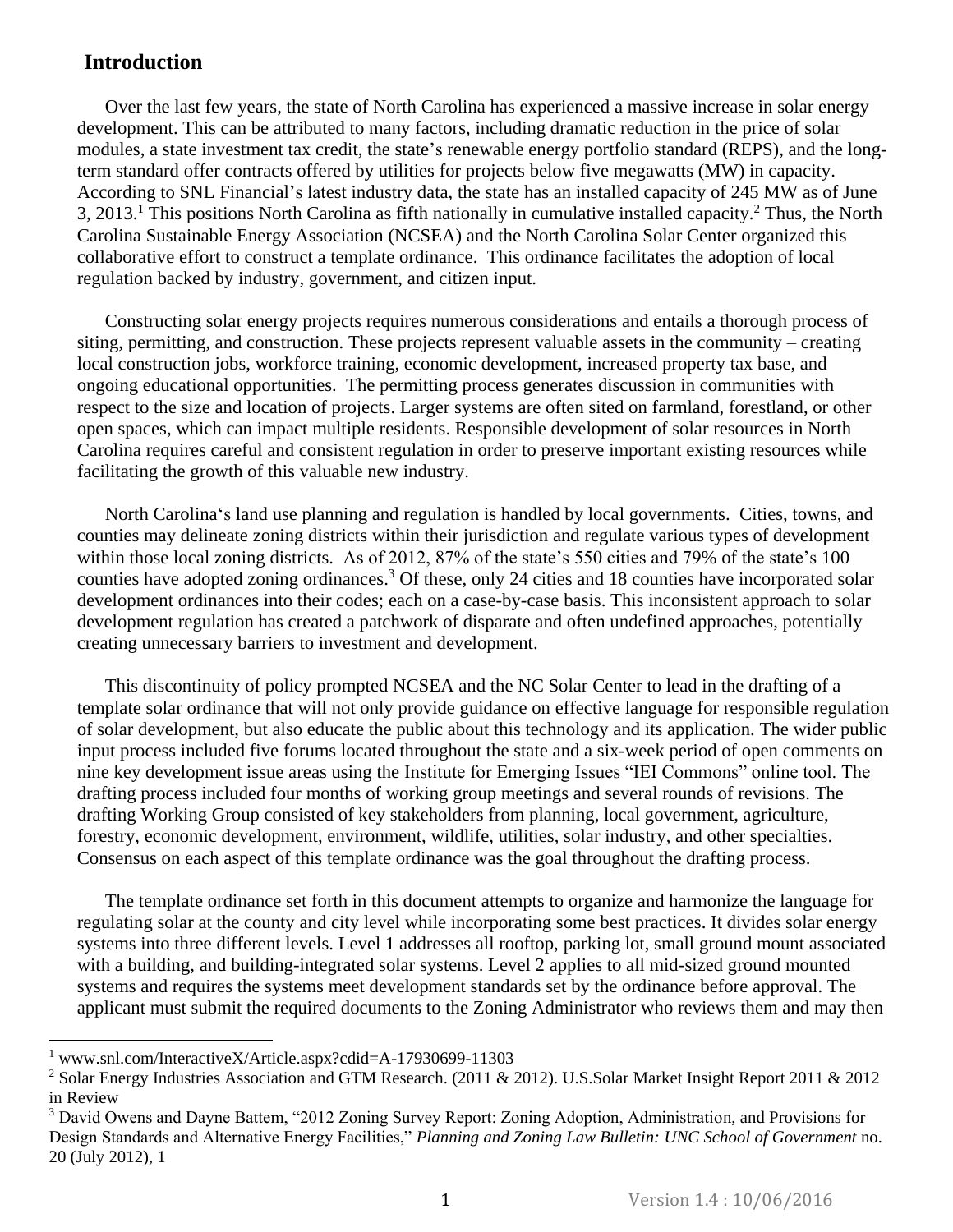approve the application as meeting the development standards. Level 3 systems are generally larger scale ground-mounted solar systems, often referred to as solar farms. Level 3 systems must obtain a special/conditional use permit and conform to the development standards in this solar development ordinance. The ordinance suggests development limitations based upon trends in North Carolina in order to maximize legitimacy and relevancy of the requirements.

This template is not law, rather a carefully crafted guideline for cities and counties to consider when adopting ordinances specific to solar energy development in their jurisdiction. The authors of this template emphasize that the standards must be tailored to fit the existing local land development ordinances and suggest that ordinances treat solar similarly to other uses with similar attributes and land/community impacts. The zoning districts included in this template ordinance are generic districts which will need to be replaced with the existing zoning districts of the jurisdiction. The template ordinance may also be applied in non-zoned jurisdictions upon the modification and approval of the authorizing agency. Furthermore, the adoption of an ordinance will not supersede any existing federal, state, or local rules pertaining to the development of the project. There are many important aspects of solar development that are out of the jurisdiction of the city or county yet should be considered by the property owner, such as doing a title search to find out if there are any use restrictions of the parcel, such as would exist with an enhanced farm district or some easements. Additional guidance for landowners outside of the scope of this ordinance is provided in Appendix A. There are several other appendices that provide related information but that are not part of the template ordinance regulations, such as the appendix on Sustainable Development (Appendix B) with information for planners and policy makers on additional options related to solar to consider in other development ordinances.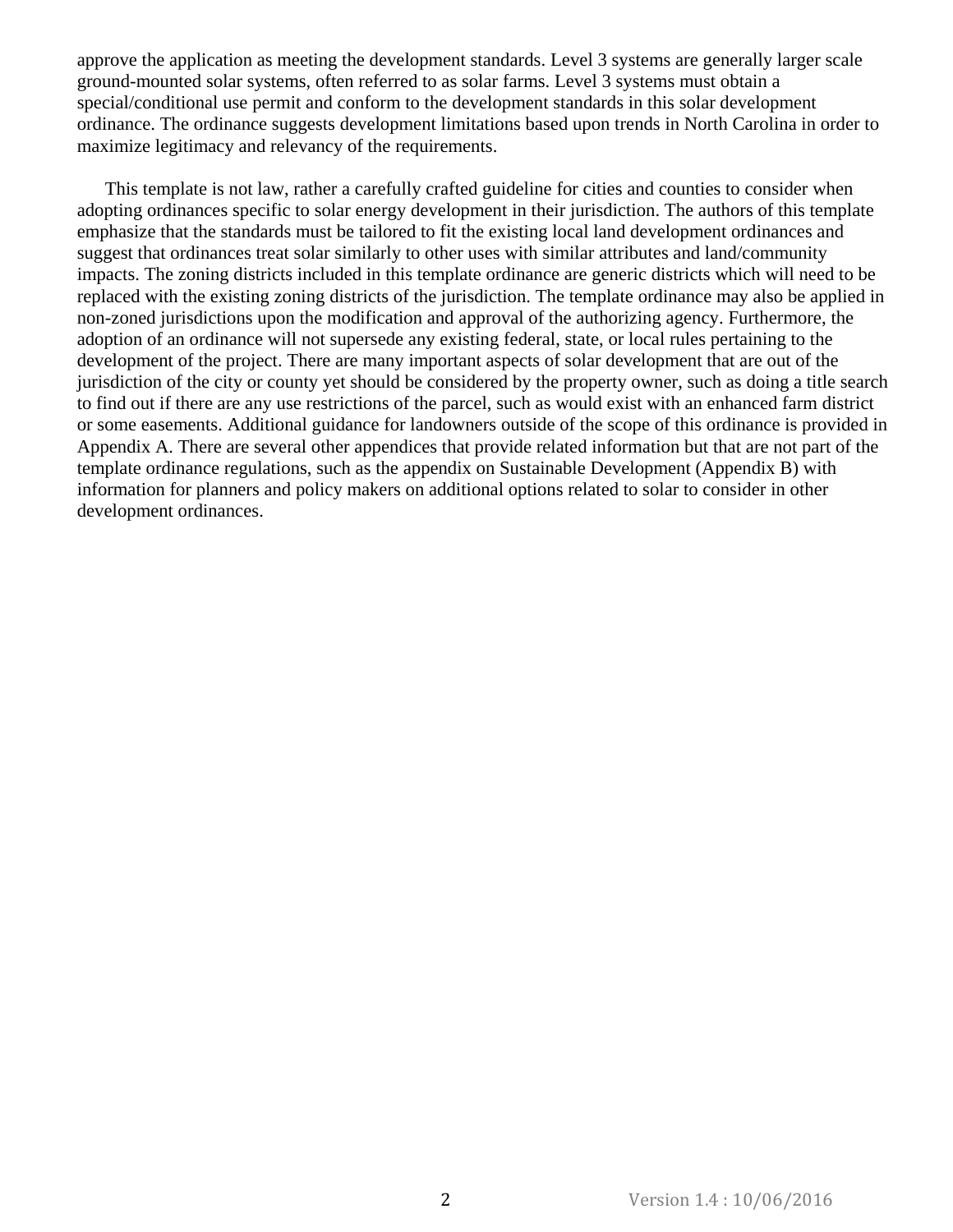# **Stakeholders Available for Contact**

The following selected members of the template ordinance working group have agreed to make themselves available for questions regarding the ordinance or issues related to solar development.

| <b>NC Clean Energy Technology Center (NCCETC)</b><br>(formerly the NC Solar Center)<br>Tommy Cleveland<br>$(919) 515 - 9432$<br>Tommy_Cleveland@ncsu.edu                                       | <b>NC Sustainable Energy Association (NCSEA)</b><br>Daniel Brookshire<br>(919) 832-7601 ext 120<br>daniel@energync.org |
|------------------------------------------------------------------------------------------------------------------------------------------------------------------------------------------------|------------------------------------------------------------------------------------------------------------------------|
| <b>Duke Energy</b>                                                                                                                                                                             | <b>Duke University Nicholas Institute</b>                                                                              |
| <b>Bruce Barkley</b>                                                                                                                                                                           | <b>Larry Shirley</b>                                                                                                   |
| $(919) 546 - 2814$                                                                                                                                                                             | $(919)$ 613-8745                                                                                                       |
| Bruce.Barkley@duke-energy.com                                                                                                                                                                  | Larry.Shirley@duke.edu                                                                                                 |
| <b>Federal Aviation Administration (FAA)</b><br>Dana Perkins at Atlanta ADO in Working Group<br>Aaron Braswell at Memphis ADO is current contact<br>$(901)$ 322-8192<br>Aaron.Braswell@faa.gov | <b>Mathis Consulting</b><br><b>Ben Edwards</b><br>$(828)$ 351-9631<br>ben@mathiscounsulting.com                        |
| <b>NC Association of County Commissioners</b>                                                                                                                                                  | <b>NC Conservation Network</b>                                                                                         |
| Casandra Skinner                                                                                                                                                                               | Nadia Luhr                                                                                                             |
| 919-715-7665                                                                                                                                                                                   | (919) 857-4699 ext.107                                                                                                 |
| Casandra.Skinner@ncacc.org                                                                                                                                                                     | nadia@ncconservationnetwork.org                                                                                        |
| NC Department of Agriculture – Ag. Development                                                                                                                                                 | NC Department of Agriculture - Agribusiness                                                                            |
| & Farmland Preservation                                                                                                                                                                        | <b>Development</b>                                                                                                     |
| Dewitt Hardee                                                                                                                                                                                  | Ron Fish                                                                                                               |
| $(919)$ 707-3069                                                                                                                                                                               | (919) 707-3119                                                                                                         |
| Dewitt.Hardee@ncagr.gov                                                                                                                                                                        | Ron.Fish@ncagr.gov                                                                                                     |
| NC Depart. of Commerce – Div. of Community                                                                                                                                                     | <b>NC DEQ (formerly NC DENR) – State Energy</b>                                                                        |
| <b>Assistance - Community Planning, Central Region</b>                                                                                                                                         | Program                                                                                                                |
| <b>Oliver Bass</b>                                                                                                                                                                             | <b>Bob Leker</b>                                                                                                       |
| $(919) 571-4900$                                                                                                                                                                               | (919) 733-1907                                                                                                         |
| obass@nccommerce.com                                                                                                                                                                           | bleker@nccommerce.com                                                                                                  |
| NC DEQ (formerly NC DENR) – Division of Water                                                                                                                                                  | NC DEQ (formerly NC DENR) – Military Affairs                                                                           |
| <b>Quality (DWQ)</b>                                                                                                                                                                           | and Strategic Planning                                                                                                 |
| <b>Bill Diuguid</b>                                                                                                                                                                            | Chris Russo                                                                                                            |
| $(919)$ 807-6369                                                                                                                                                                               | $(919)$ 707-3128                                                                                                       |
| Bill.Diuguid@ncdenr.gov                                                                                                                                                                        | Chris.Russo@ncdenr.gov                                                                                                 |
| <b>NC Department of Revenue (Tax)</b>                                                                                                                                                          | <b>NC Farm Bureau</b>                                                                                                  |
| <b>Michael Brown</b>                                                                                                                                                                           | Paul Sherman                                                                                                           |
| $(919) 814 - 1142$                                                                                                                                                                             | (919) 719-7292                                                                                                         |
| Michael.Brown@dornc.com                                                                                                                                                                        | Paul.Sherman@ncfb.org                                                                                                  |
| <b>NC League of Municipalities</b>                                                                                                                                                             | <b>NC State University Forestry Department</b>                                                                         |
| Kim Hibbard                                                                                                                                                                                    | <b>Mark Megalos</b>                                                                                                    |
| $(919)$ 715-3936                                                                                                                                                                               | $(919) 513 - 1202$                                                                                                     |
| khibbard@nclm.org                                                                                                                                                                              | mamegalo@ncsu.edu                                                                                                      |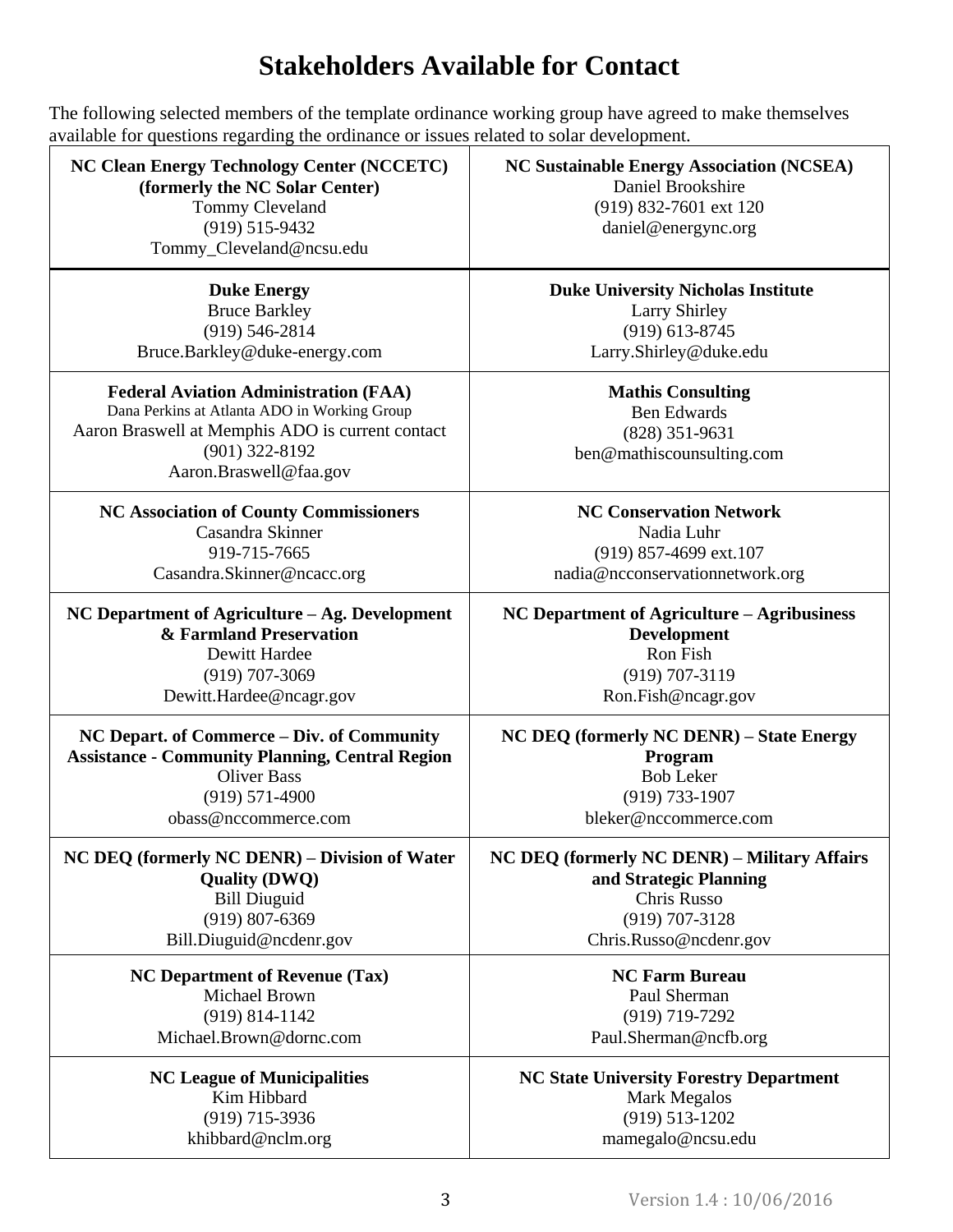| <b>NC Wildlife Resources Commission</b><br><b>Kacy Cook</b>               | <b>Planner – Catawba County</b><br>Susan Ballbach            |
|---------------------------------------------------------------------------|--------------------------------------------------------------|
| $(910) 638 - 4887$                                                        | $(828)$ 465-8381                                             |
| Kacy.Cook@ncwildlife.org                                                  | sballbach@catawbacountync.gov                                |
| <b>Planner – Cleveland County</b>                                         | <b>Planner – Granville County</b>                            |
| Chris Martin                                                              | Dervin Spell                                                 |
| 704-484-4975                                                              | $(919) 603 - 1333$                                           |
| Chris.Martin@clevelandcounty.com                                          | Dervin.Spell@granvillecounty.org                             |
| <b>Planner – Guilford County</b>                                          | <b>Planner – Warren County</b>                               |
| Les Eger                                                                  | Ken Krulik                                                   |
| $(336)$ 641-3635                                                          | (252) 257-7027 ext.30                                        |
| leger@co.guilford.nc.us                                                   | kkrulik@co.warren.nc.us                                      |
| <b>Solar Industry - Carolina Solar Energy</b><br><b>Richard Harkrader</b> | Solar Industry - Parker Poe Adams & Bernstein,<br><b>LLP</b> |
| $(919) 682 - 6822$                                                        | <b>Katherine Ross</b>                                        |
| rharkrader@carolinasolarenergy.com                                        | $(919) 835 - 4671$                                           |
|                                                                           | katherineross@parkerpoe.com                                  |
|                                                                           |                                                              |
| <b>Solar Industry - PCG Solar/Green Guys</b>                              | Solar Industry - O <sub>2</sub> Energies, Inc.               |
| Mike Whitson                                                              | Logan Stephens                                               |
| $(704)$ 497-0367                                                          | $(336)$ 708-5161                                             |
| mike@pcgsolar.com                                                         | logan@o2energies.com                                         |
| Solar Industry - Spilman Thomas & Battle, PLLC                            | <b>Solar Industry - Southern Energy Management</b>           |
| Nathan Atkinson                                                           | <b>Bob Kingery</b>                                           |
| $(363)$ 725-4496                                                          | (919) 836-0330 ext 101                                       |
| natkinson@spilmanlaw.com                                                  | bkingery@southern-energy.com                                 |
| <b>Solar Industry - Strata Solar</b>                                      | <b>Solar Industry - QF Solutions</b>                         |
| Lance Williams                                                            | Donna Robichaud                                              |
| (919) 960-6015 ext 306                                                    | $(513) 659 - 1178$                                           |
| lwilliams@stratasolar.com                                                 | drobichaud@qf-solutions-llc.com                              |
|                                                                           |                                                              |
| <b>UNC School of Government</b>                                           | <b>NCSEA/Duke University Graduate Student</b>                |
| Adam Lovelady                                                             | Michael Fucci                                                |
| $(919)$ 962-6712                                                          | $(302) 584 - 4152$                                           |
|                                                                           |                                                              |
| adamlovelady@sog.unc.edu                                                  | fucci@energync.org                                           |

# **Local government planning support resources:**

- **NC Department of Commerce – Division of Community Assistance – Office of Community Planning:** To request services please contact the office nearest you. Contact information is available at [www.nccommerce.com/rd/community-assistance/economic-advancement-and-planning/regional-office-services](file:///C:/Users/Tommy/Dropbox/Solar%20Permitting%20Template%20Ordinance/drafts%20of%20template%20ordinance/www.nccommerce.com/rd/community-assistance/economic-advancement-and-planning/regional-office-services)
- **Solar Outreach Partnership (SolarOPs) – a US Department of Energy funded project:** Designed to help accelerate solar energy adoption on the local level by providing best practices, resources, and technical assistance to local governments. [www.solaroutreach.org](http://www.solaroutreach.org/) (the term of this project has expired and is no longer provides services, but their website provides many valuable resources, check with NREL and SunShot for current programs offering services to local governments)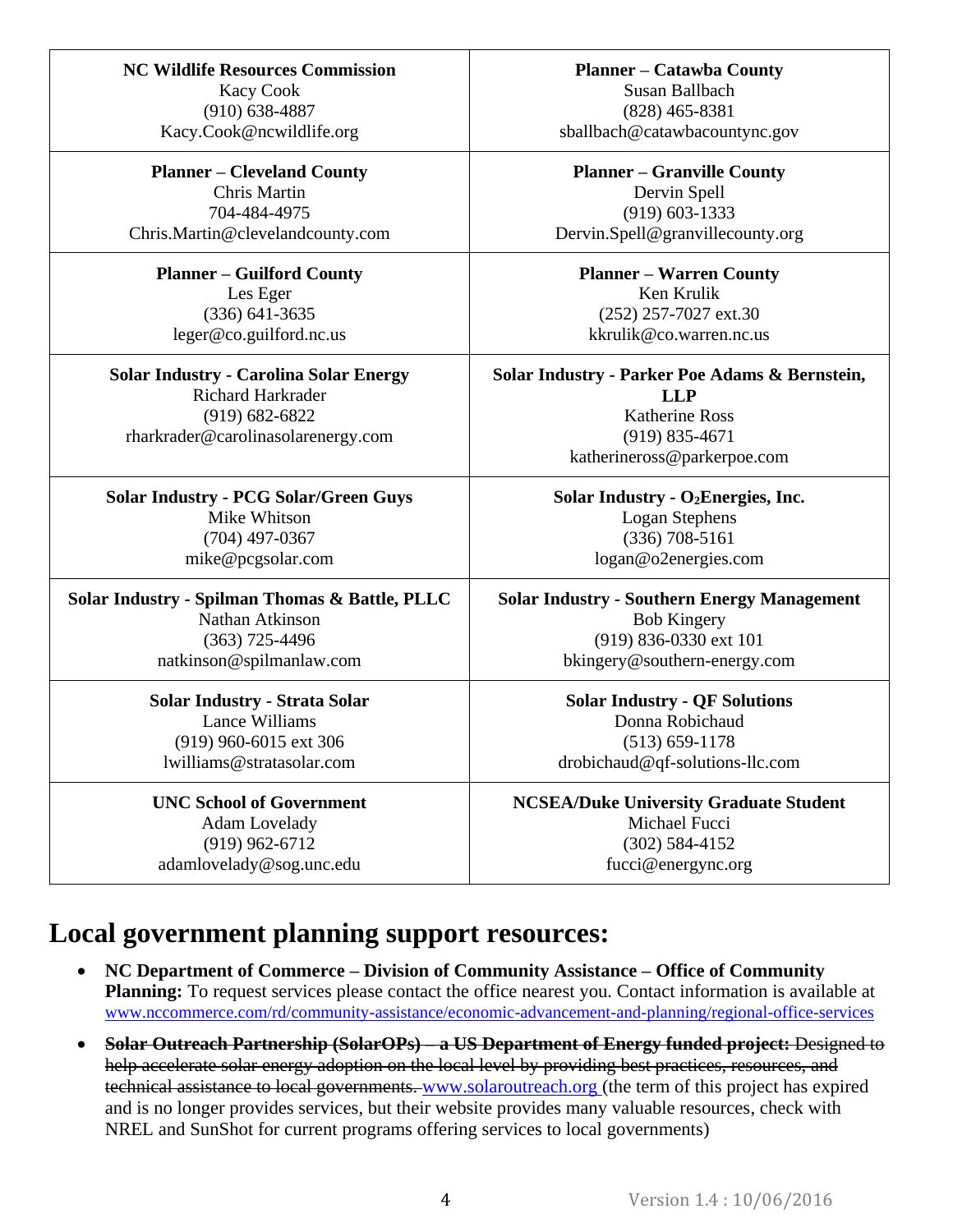# **Contents of Template Ordinance**

| 1. |  |
|----|--|
| 2. |  |
| 3. |  |
| 4. |  |
| 5. |  |
| 6. |  |
| 7. |  |
| 8. |  |
| 9. |  |
|    |  |
|    |  |
|    |  |
|    |  |
|    |  |
|    |  |
|    |  |
|    |  |
|    |  |
|    |  |
|    |  |
|    |  |
|    |  |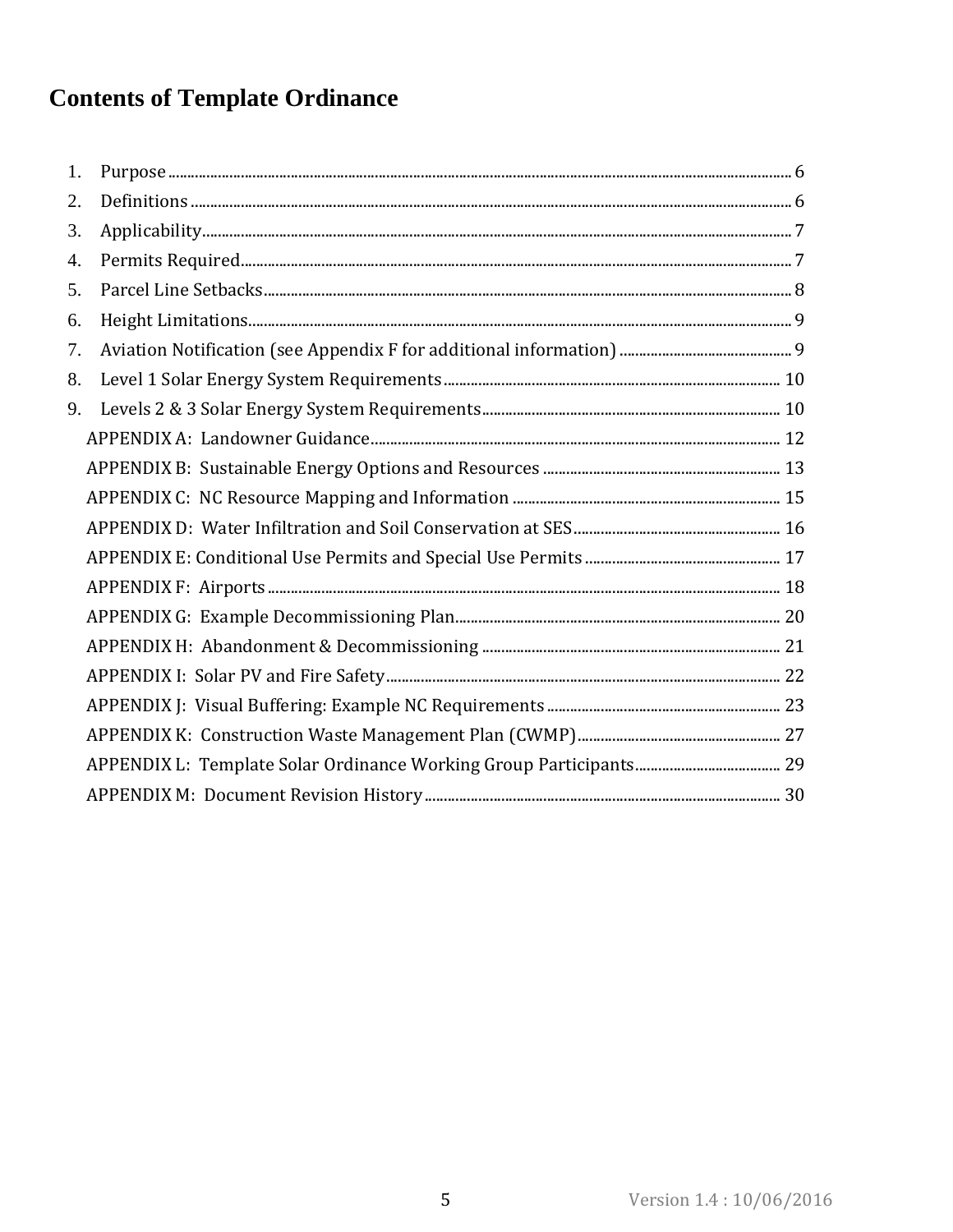# **Template Solar Energy Development Ordinance**

### <span id="page-7-0"></span>**1. Purpose**

The purpose of this ordinance is to facilitate the construction, installation, and operation of Solar Energy Systems (SESs) in the County/City of \_\_\_\_\_\_\_\_\_\_\_\_\_ in a manner that promotes economic development and ensures the protection of health, safety, and welfare while also avoiding adverse impacts to important areas such as agricultural lands, endangered species habitats, conservation lands, and other sensitive lands<sup>4</sup>. It is the intent of this ordinance to encourage the development of SESs that reduce reliance on foreign and out-of-state energy resources, bolster local economic development and job creation, support the diversification of the state's energy portfolio, strengthen energy and grid security, reduce greenhouse gas emissions, reduce local air and water pollution, and aid North Carolina in meeting its Renewable Portfolio Standard. This ordinance is not intended to abridge safety, health or environmental requirements contained in other applicable codes, standards, or ordinances. The provisions of this ordinance shall not be deemed to nullify any provisions of local, state or federal law.

### <span id="page-7-1"></span>**2. Definitions**

**Solar Energy System (SES)** - the components and subsystems required to convert solar energy into electric or thermal energy suitable for use. The area of the system includes all the land inside the perimeter of the system, which extends to any fencing. The term applies, but is not limited to, solar photovoltaic (PV) systems, solar thermal systems, and solar hot water systems. A system fits into one of three system types: Level 1 SES, Level 2 SES, and Level 3 SES.

**Level 1 Solar Energy System** - Level 1 SESs include the following:

- *i.* Roof-mounted on any code-compliant structure.
- *ii.* Ground-mounted on an area of up to 50% of the footprint of the primary structure on the parcel but no more than 1 acre.
- *iii.* Covering permanent parking lot and other hardscape areas.
- *iv.* Building integrated solar (i.e., shingle, hanging solar, canopy, etc.).

**Level 2 Solar Energy System -** Level 2 SESs are ground-mounted systems not included in Level 1 that meet the area restriction listed below:

- v. Agricultural/Residential: SES ≤1/2 acres
- vi. Residential Low Density: SES  $\leq$ 1/2 acre
- vii. Residential Medium Density: SES ≤1/2 acre
- viii. Residential High Density: SES ≤1/2 acre
- ix. General Commercial/Business: SES ≤10 acres
- x. Light Industrial: SES of any size
- xi. Heavy Industrial: SES of any size
- *xii.* Office-Institutional: SES ≤10 acres

**Level 3 Solar Energy System –** Level 3 SESs are systems that do not satisfy the parameters for a Level 1 or Level 2 Solar Energy System.

l

<sup>4</sup> See Appendix C for information on the NC resources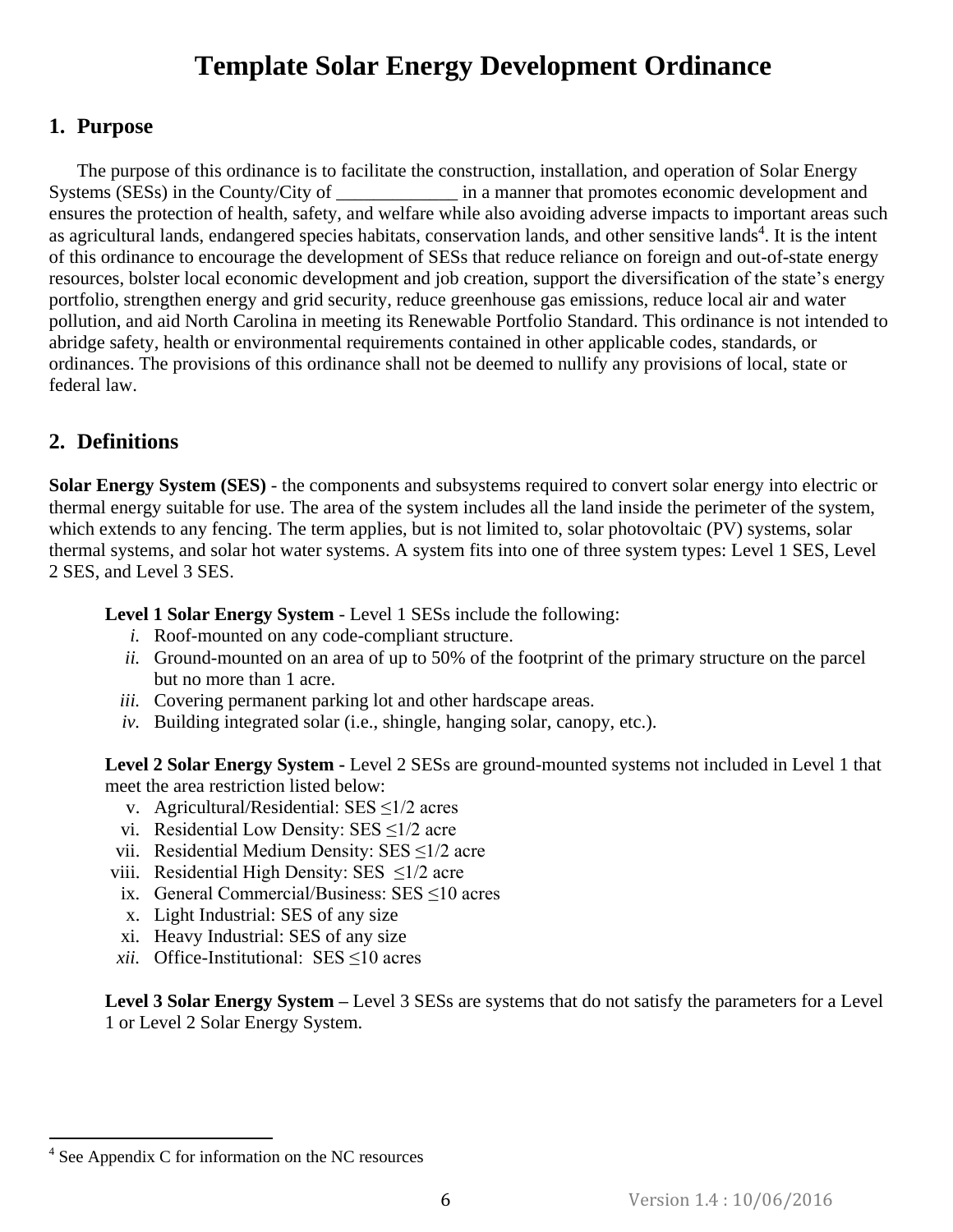# <span id="page-8-0"></span>**3. Applicability**

- a. This ordinance applies to the construction of any new SES within the jurisdiction of the County/City.
- b. An SES established prior to the effective date of this ordinance shall remain exempt:
	- i. Exception: Modifications to an existing SES that increases the SES area by more than 5% of the original footprint or changes the solar panel type (e.g. photovoltaic to solar thermal) shall be subjected to this ordinance.
- c. Maintenance and repair are not subject to this ordinance.
- d. This ordinance does not supersede regulations from local, state, or federal agencies. Some important examples of such regulations include, but are not limited to:
	- i. **Building/Electrical Permits Required**

Nothing in this ordinance modifies already established building standards required to construct a SES.

#### ii. **Onsite Wastewater System Avoidance**

Nothing in this ordinance modifies already established Department of Health and Human Services requirements. A SES shall not be constructed over onsite waste water systems (e.g. septic systems) unless approved by the Department of Health and Human Services.

#### iii. **Stormwater Permit Required<sup>5</sup>**

Nothing in this ordinance modifies the requirements or exempts any SES of complying with the various stormwater jurisdictions $6$  and regulations established by the Department of Environment and Natural Resources. North Carolina statute requires the acquisition of stormwater permits for construction projects that impact stormwater runoff.

#### iv. **Historic Districts**

Nothing in this ordinance modifies already established State Historic Preservation Office requirements. May require additional permitting (certificates of appropriateness) to install solar in Historic Districts<sup>7</sup>

### <span id="page-8-1"></span>**4. Permits Required**

 $\overline{a}$ 

The type of permit required for an SES is displayed in Table 1: Permit Requirements.

<sup>&</sup>lt;sup>5</sup> See Appendix D: Water Infiltration and Soil Conservation for information on their relationship with ground-mounted solar energy systems

<sup>&</sup>lt;sup>6</sup> [http://deq.nc.gov/about/divisions/energy-mineral-land-resources/energy-mineral-land-data/stormwater-maps-gis](http://deq.nc.gov/about/divisions/energy-mineral-land-resources/energy-mineral-land-data/stormwater-maps-gis-resources/Stormwater-Permitting-Interactive-Map)[resources/Stormwater-Permitting-Interactive-Map](http://deq.nc.gov/about/divisions/energy-mineral-land-resources/energy-mineral-land-data/stormwater-maps-gis-resources/Stormwater-Permitting-Interactive-Map)

<sup>7</sup> [www.hpo.ncdcr.gov](file:///C:/Users/thclevel/AppData/Roaming/Microsoft/Word/www.hpo.ncdcr.gov) (see also: [www.nrel.gov/docs/fy11osti/51297.pdf](http://www.nrel.gov/docs/fy11osti/51297.pdf) and https://nccleantech.ncsu.edu/wpcontent/uploads/Installing-Solar-Panels-on-Historic-Buildings\_FINAL\_2012.pdf)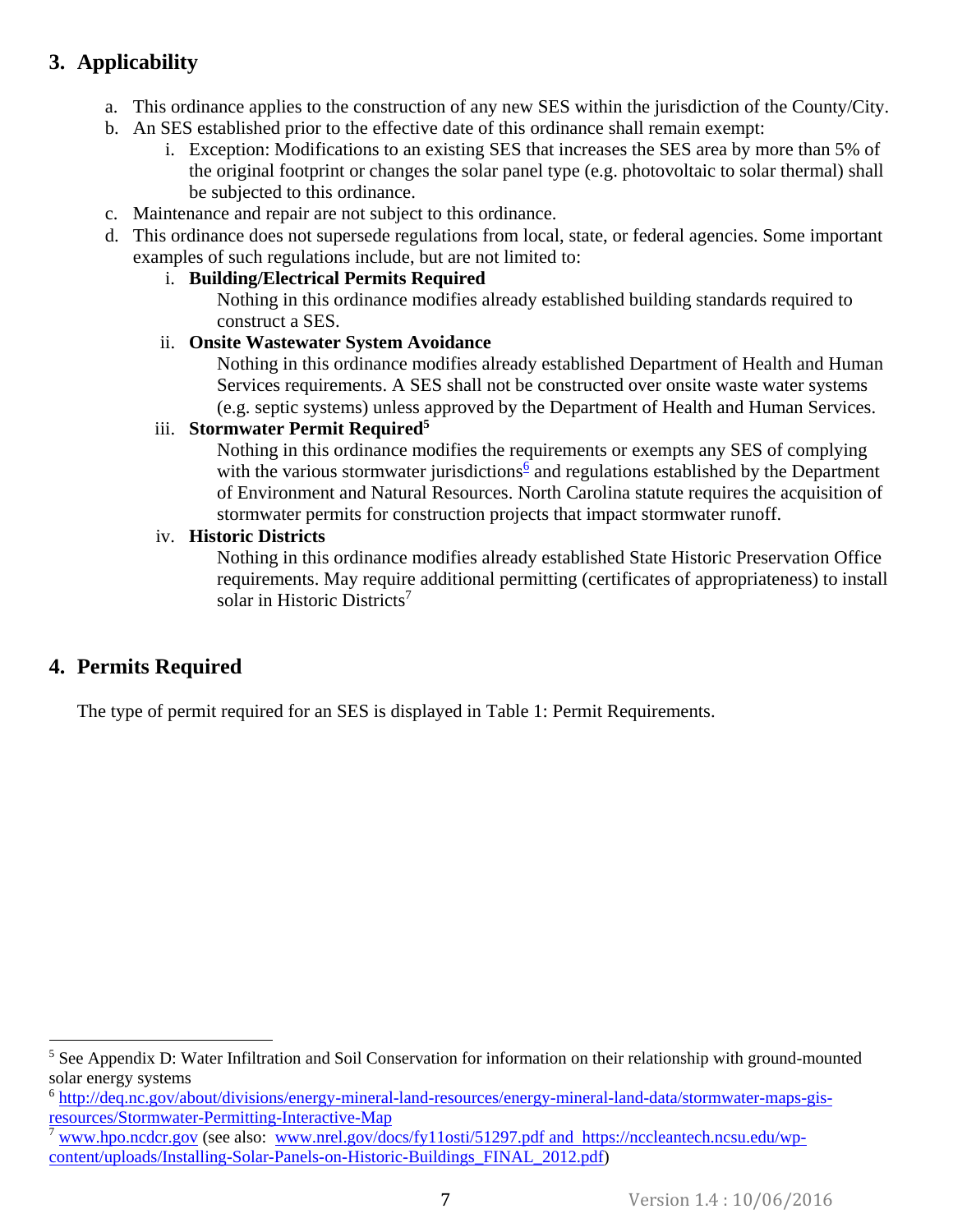#### **Table 1: Permit Requirements**

Types of Permits Required: P= Permitted Use; D= Development Standards<sup>8</sup>; SUP= Special Use Permit or Conditional Use Permit (see Appendix E)

| I CHIII OI CONGHIONAL OSC I CHIII (SCC AppenGIA L)                   |                             |                           |                             |                             |                               |                             |                     |                          |
|----------------------------------------------------------------------|-----------------------------|---------------------------|-----------------------------|-----------------------------|-------------------------------|-----------------------------|---------------------|--------------------------|
| <b>Zoning District</b>                                               | Agricultural<br>Residential | ow Density<br>Residential | Med. Density<br>Residential | High Density<br>Residential | Commercial<br><b>Business</b> | Industrial<br>${\rm Light}$ | Industrial<br>Heavy | Institutional<br>Office/ |
| <b>Solar Energy Facilities</b>                                       |                             |                           |                             |                             |                               |                             |                     |                          |
| Roof-mounted, parking lot cover, or<br>building integrated (Level 1) | $\mathbf{P}$                | $\mathbf{P}$              | $\mathbf{P}$                | $\mathbf P$                 | $\mathbf{P}$                  | $\mathbf{P}$                | $\mathbf{P}$        | P                        |
| Ground-mounted:                                                      |                             |                           |                             |                             |                               |                             |                     |                          |
| up to 50% of the footprint of the<br>primary structure (Level 1)     | ${\bf P}$                   | $\mathbf{P}$              | $\mathbf{P}$                | $\mathbf P$                 | $\mathbf{P}$                  | $\mathbf{P}$                | $\mathbf P$         | $\mathbf{P}$             |
| $\leq$ 1/2 acre (Level 2)                                            | D                           | D                         | D                           | D                           | D                             | D                           | D                   | D                        |
| $\leq$ 10 acres (Level 2 or 3)                                       | <b>SUP</b>                  | <b>SUP</b>                | <b>SUP</b>                  | <b>SUP</b>                  | D                             | D                           | D                   | D                        |
| $>10$ acres (Level 2 or 3)                                           | <b>SUP</b>                  | <b>SUP</b>                | <b>SUP</b>                  | <b>SUP</b>                  | <b>SUP</b>                    | D                           | D                   | <b>SUP</b>               |

### <span id="page-9-0"></span>**5. Parcel Line Setbacks**

The following table provides the Parcel Line setback to ground mounted SES equipment, excluding any security fencing, poles, and wires necessary to connect to facilities of the electric utility.

| <b>Table 2: Parcel Line Setbacks</b> |
|--------------------------------------|
|--------------------------------------|

|                                   | <b>Level 1</b> | <b>Level 2</b> | Level 3              |             |           |  |
|-----------------------------------|----------------|----------------|----------------------|-------------|-----------|--|
| <b>Zoning District</b>            |                |                | <b>Front</b>         | <b>Side</b> | Rear      |  |
| Agricultural/Residential          |                |                | $30^{*}$             | $15^{*}$    | 25'       |  |
| Residential, low density          |                |                | $50^{*}$             | $50^{*}$    | $50^{*}$  |  |
| <b>Residential Medium Density</b> |                |                | Per Zoning District* |             |           |  |
| <b>Residential High Density</b>   | Per Zoning     | Per Zoning     |                      |             |           |  |
| Commercial/Business               | District****** | District*,**   | $30^{*}$             | $15^{*}$    | $25^{**}$ |  |
| Light Industrial                  |                |                | $30^{*}$             | $15^{*}$    | $25^{**}$ |  |
| Heavy Industrial                  |                |                | $30^{*}$             | $15^{*}$    | $25^{**}$ |  |
| Office/Institutional              |                |                | $30^{*}$             | $15^{*}$    | 25'       |  |

\* 100' setback for SES equipment, excluding any security fencing, to any residential dwelling unit. If the SES is on a working farm where the primary residential structure of the farm is on an adjacent lot then this 100' setback will not apply to this primary residential structure.

\*\* Ground-mounted SES must comply with district front yard limitations and setbacks, or otherwise not impair sight distance for safe access to or from the property or other properties in the vicinity

\*\*\* Level 1 SESs are not subject to screening requirements typically applied to accessory utility systems (HVAC, dumpsters, etc.).

l

<sup>&</sup>lt;sup>8</sup> Referred to as "Limited Use" in some jurisdictions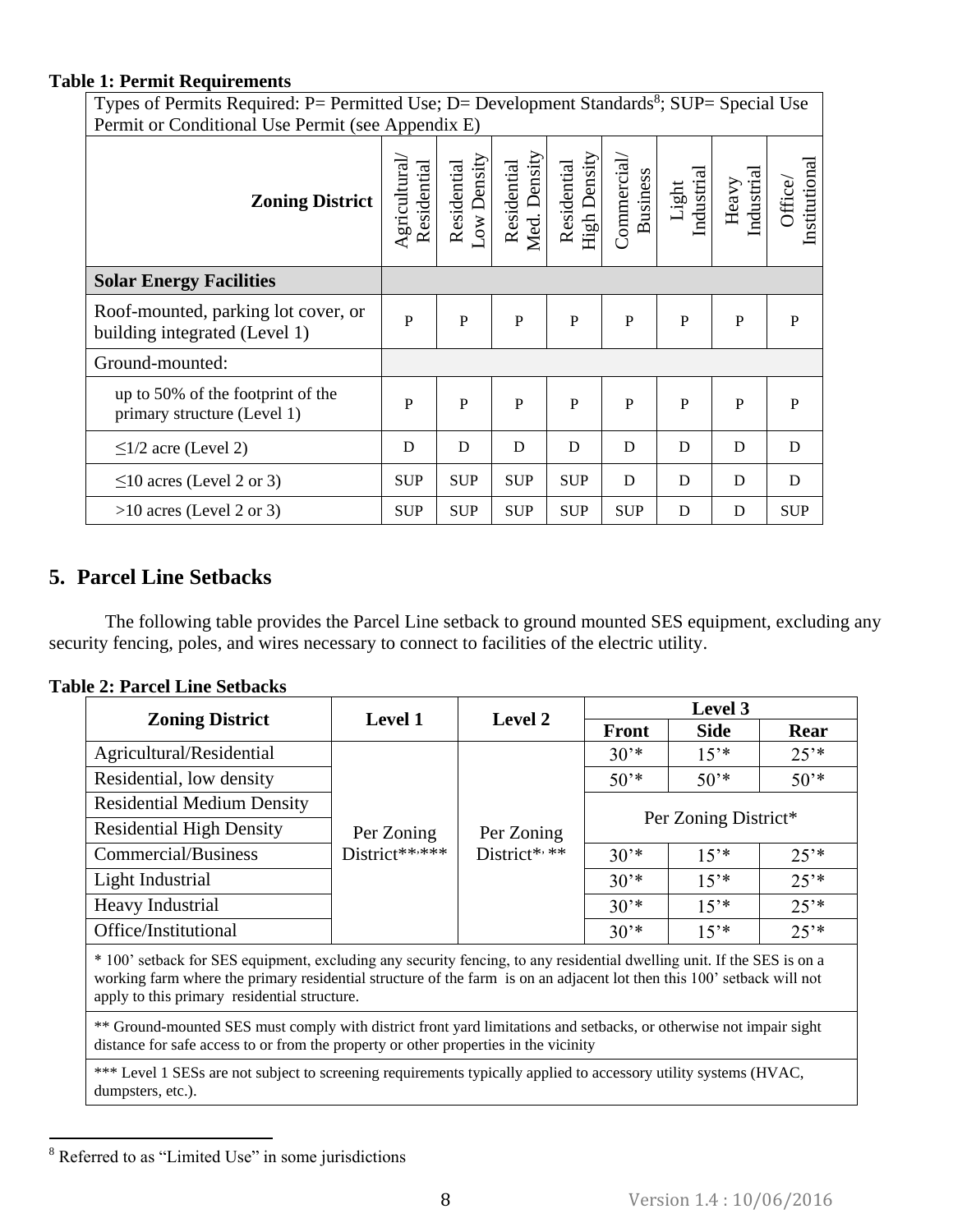### <span id="page-10-0"></span>**6. Height Limitations**

The height of systems will be measured from the highest natural grade below each solar panel.

| <b>Zoning Districts</b>                                                     | Level $19$          | Level 2      | Level 3      |  |  |  |
|-----------------------------------------------------------------------------|---------------------|--------------|--------------|--|--|--|
| Agricultural/Residential                                                    |                     | $20^{\circ}$ | $20^{\circ}$ |  |  |  |
| Residential, low density                                                    |                     | $20^{\circ}$ | $20^{\circ}$ |  |  |  |
| <b>Residential Medium Density</b>                                           | Roof-mounted: Per   | $20^{\circ}$ | $20^{\circ}$ |  |  |  |
| <b>Residential High Density</b>                                             | zoning district     | $20^{\circ}$ | $20^{\circ}$ |  |  |  |
| Commercial/Business                                                         |                     | $20^{\circ}$ | $20^{\circ}$ |  |  |  |
| Light Industrial                                                            | Ground-mounted: 20' | $20^{\circ}$ | $20^{\circ}$ |  |  |  |
| Heavy Industrial                                                            |                     | $20^{\circ}$ | $20^{\circ}$ |  |  |  |
| Office/Institutional                                                        |                     | $20^{\circ}$ | $20^{\circ}$ |  |  |  |
| * This excludes utility poles and any antennas constructed for the project. |                     |              |              |  |  |  |

### **Table 3: Height Limitations\***

# <span id="page-10-1"></span>**7. Aviation Notification** (see Appendix F for additional information)

The requirements below apply only to Level 1, 2, & 3 systems over half  $(\frac{1}{2})$  an acre in size:

- a. A map analysis showing a radius of five (5) nautical miles from the center of the SES with any airport operations within this area highlighted shall be submitted with permit application.
- b. For consideration of potential impacts to low altitude military flight paths, notification of intent to construct the SES shall be sent to the NC Commanders Council<sup>10</sup> at least 30 days before the CUP/SUP hearing for Level 3 SESs and at least 45 days before starting construction for applicable Level 1 & Level 2 SESs. Proof of delivery of notification and date of delivery shall be submitted with permit application. Notification shall include:
	- i. Location of SES (i.e. map, coordinates, address, or parcel ID)
	- ii. Solar technology (i.e. polycrystalline PV, monocrystalline PV, Cadmium Telluride PV, evacuated tube solar thermal, flat plate solar thermal, etc.)
	- iii. Approximate number of solar modules/panels
	- iv. System mounting (i.e. fixed-tilt on flat roof, fixed-tilt ground-mount, 1-axis tracking groundmount, etc.)
	- v. The maximum height of the array from the ground or roof surface
	- vi. The maximum height of any new utility poles
	- vii. Power capacity of the system, in both DC and AC Watts where applicable
	- viii. Acreage of array and acreage of total project
	- ix. How will the project connect? (i.e. net meter, to existing distribution line, to new distribution line, to transmission line)
	- x. Will a substation be constructed? If so, provide location and size
	- xi. Is the site with fine nautical miles of aviation operations? If so, provide the required SGHAT analysis results

l <sup>9</sup> An alternative for roof mounted systems would be to exempt roof mounted systems from building height restrictions. <sup>10</sup> Mail: Commanding General MCIEAST; Attn: Mr. Bill Meier (NC Commanders Council); Marine Corps

Installations East G-7 (MCIEAST); PSC Box 20005; Camp Lejeune, NC 28542

Email: Subject: NC Commanders' Council Notification of Solar Development Project in *"Town or County Name"* Address: Meier CIV William A [William.meier@mcw.usmc.mil], Ayers CIV Bryan C [bryan.ayers@usmc.mil]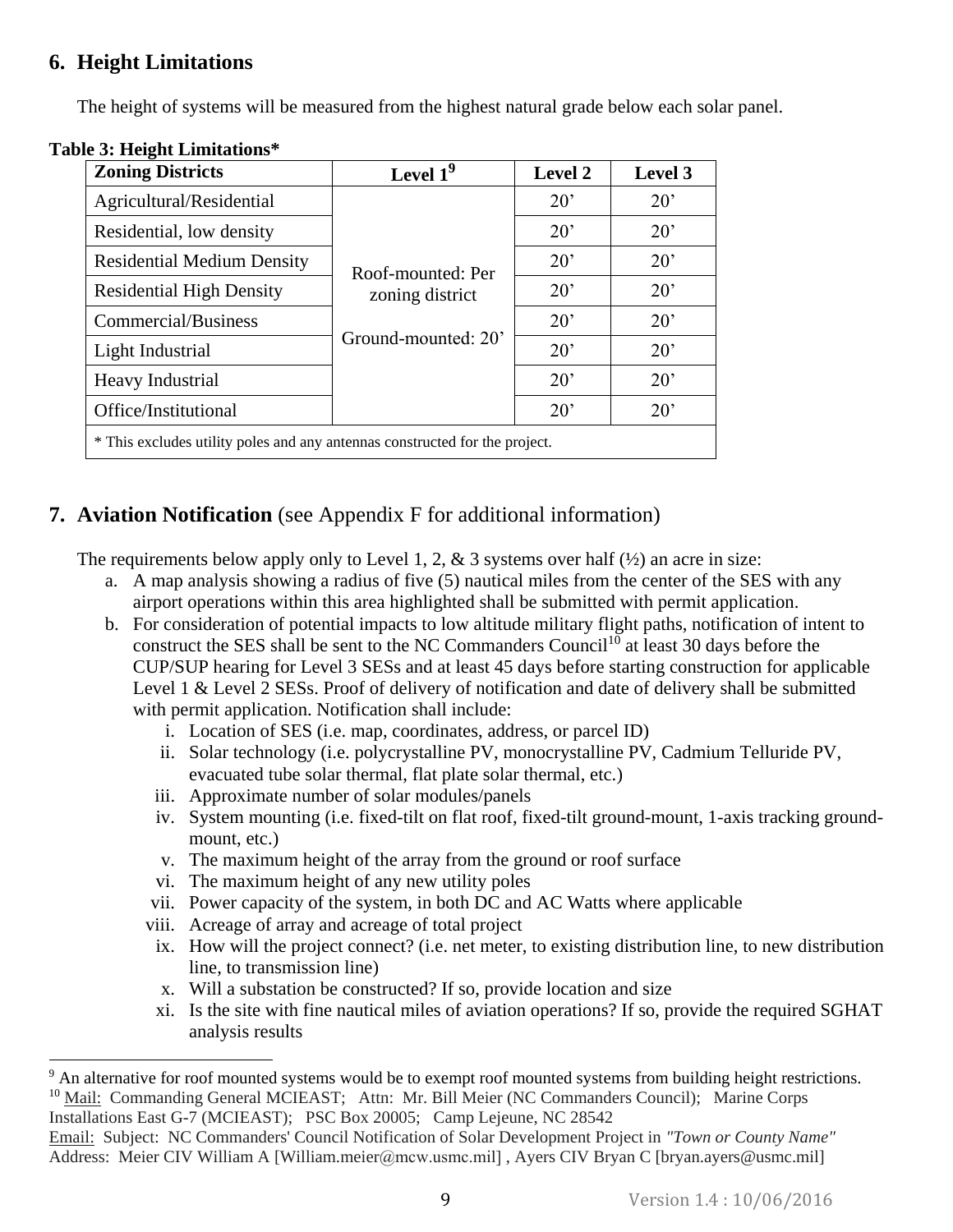- c. The latest version of the Solar Glare Hazard Analysis Tool (SGHAT) or equivalent<sup>11</sup> shall be used per its user's manual to evaluate the solar glare aviation hazard. The full report for each flight path and observation point, as well as the contact information for the zoning administrator, shall be sent to the authority indicated below at least 30 days before the CUP/SUP hearing for Level 3 SESs and at least 45 days before starting construction for Level 1 & Level 2 SESs. Proof of delivery of notification and date of delivery shall be submitted with permit application.
	- i. Airport operations at airport in the National Plan of Integrated Airport Systems (NPIAS)<sup>12</sup> within 5 nautical miles of the center of SES: provide required information to the Federal Aviation Administration's (FAA) Airport District Office (ADO) with oversight of North  $Carolina<sup>13</sup>$
	- ii. Airport operations at airport *not* in the NPIAS, including military airports, within 5 nautical miles of the center of SES: provide required information to the NC Commanders Council for military airports and to the management of the airport for non-military airports

Any applicable SES design changes (e.g. module tilt, module reflectivity, etc.) after initial submittal shall be rerun in the SGHAT tool and the new full report shall be sent without undue delay to the contact specified in 7.b.i and 7.b.ii above for accurate records of the as-built system.

### <span id="page-11-0"></span>**8. Level 1 Solar Energy System Requirements**

Level 1 SESs are a permitted use provided they meet the applicable height, setback, aviation notification, and related district standards.

# <span id="page-11-1"></span>**9. Levels 2 & 3 Solar Energy System Requirements**

These requirements are in addition to height, setback, aviation notification, and applicable district standards.

#### **a. Site Plan**

- i. A site plan<sup>14</sup> shall be submitted to the Zoning Administrator demonstrating compliance with:
	- 1. Setback and height limitations established in Tables 2 and 3,
	- 2. Applicable zoning district requirements such as lot coverage,
	- 3. Applicable solar requirements per this ordinance.

### **b. Visibility**

 $\overline{a}$ 

- i. SESs shall be constructed with buffering as required by the applicable zoning district or development standards (see Appendix J for solar visual buffering example standards).
- ii. Public signage (i.e. advertising, educational, etc.) as permitted by local signage ordinance, including appropriate or required security and safety signage.
- iii. If lighting is provided at site, lighting shall be shielded and downcast such that the light does not spill onto the adjacent parcel or the night sky. Motion sensor control is preferred.

<sup>&</sup>lt;sup>11</sup> <http://sandia.gov/glare> (as of May 2016 Sandia licensed the technology of the SGHAT to Forge Solar

[<sup>\(</sup>www.SolarForge.com\)](file:///C:/Users/Tommy/Dropbox/Solar%20Permitting%20Template%20Ordinance/drafts%20of%20template%20ordinance/www.SolarForge.com) who offers a subscription-based software called GlareGauge based on the same technology used in SGHAT. This software offers one free trail to new users then charges over \$100/month to use the software. As of October 2016, the free SGHAT is available at the Sandia glare website. It is not known how long it will remain available. GlareGauge analysis should be accepted anywhere this ordinance requires use of the SGHAT.)

<sup>&</sup>lt;sup>12</sup> [www.faa.gov/airports/planning\\_capacity/npias/reports/](file:///C:/Users/Tommy/Dropbox/Solar%20Permitting%20Template%20Ordinance/drafts%20of%20template%20ordinance/www.faa.gov/airports/planning_capacity/npias/reports/)

<sup>&</sup>lt;sup>13</sup> as of October 2016 this is the Memphis ADO

 $14$  Applicants may choose to provide a sketch plan to the Planning Administrator ahead of a site plan, as sketch plans do not require much investment and are an opportunity for the Planning Administrator to point out design changes ahead of more expensive site planning.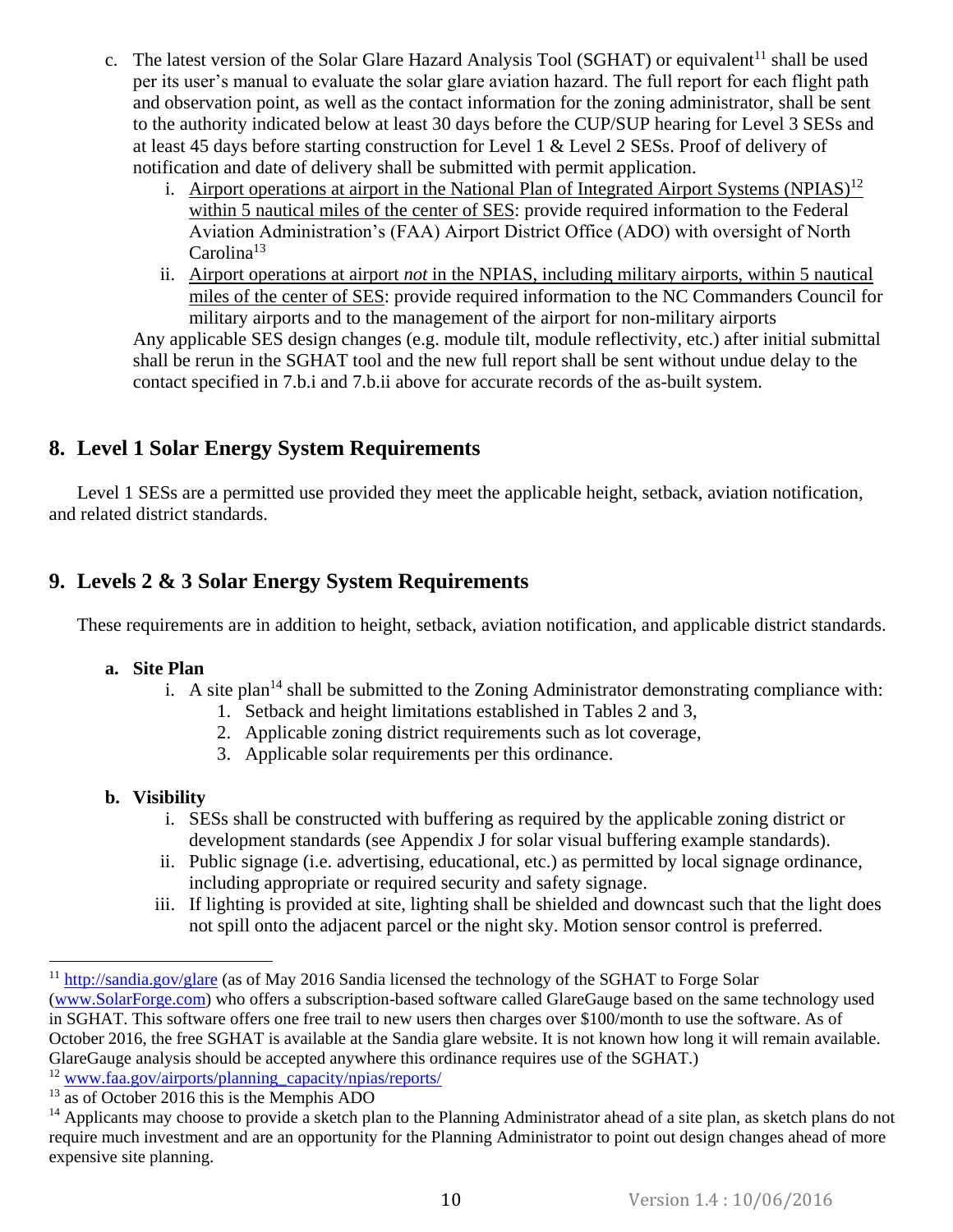- **c. Decommissioning** (see Appendix G for a sample decommissioning plan and Appendix H for example abandonment clause and information on decommissioning)
	- i. A decommissioning plan signed by the party responsible for decommissioning and the landowner (if different) addressing the following shall be submitted with permit application.
		- 1. Defined conditions upon which decommissioning will be initiated (i.e. end of land lease, no power production for 12 months, etc.)
		- 2. Removal of all non-utility owned equipment, conduit, structures, fencing, roads, and foundations
		- 3. Restoration of property to condition prior to development of the SES.
		- 4. Timeframe for completion of decommissioning activities, not to exceed one year.
		- 5. Description and copy of any lease or any other agreement with landowner regarding decommissioning.
		- 6. Name and address of person or party responsible for decommissioning..
		- 7. Plans and schedule for updating this decommissioning plan.
	- ii. Before final electrical inspection, provide evidence that the decommissioning plan was recorded with the Register of Deeds.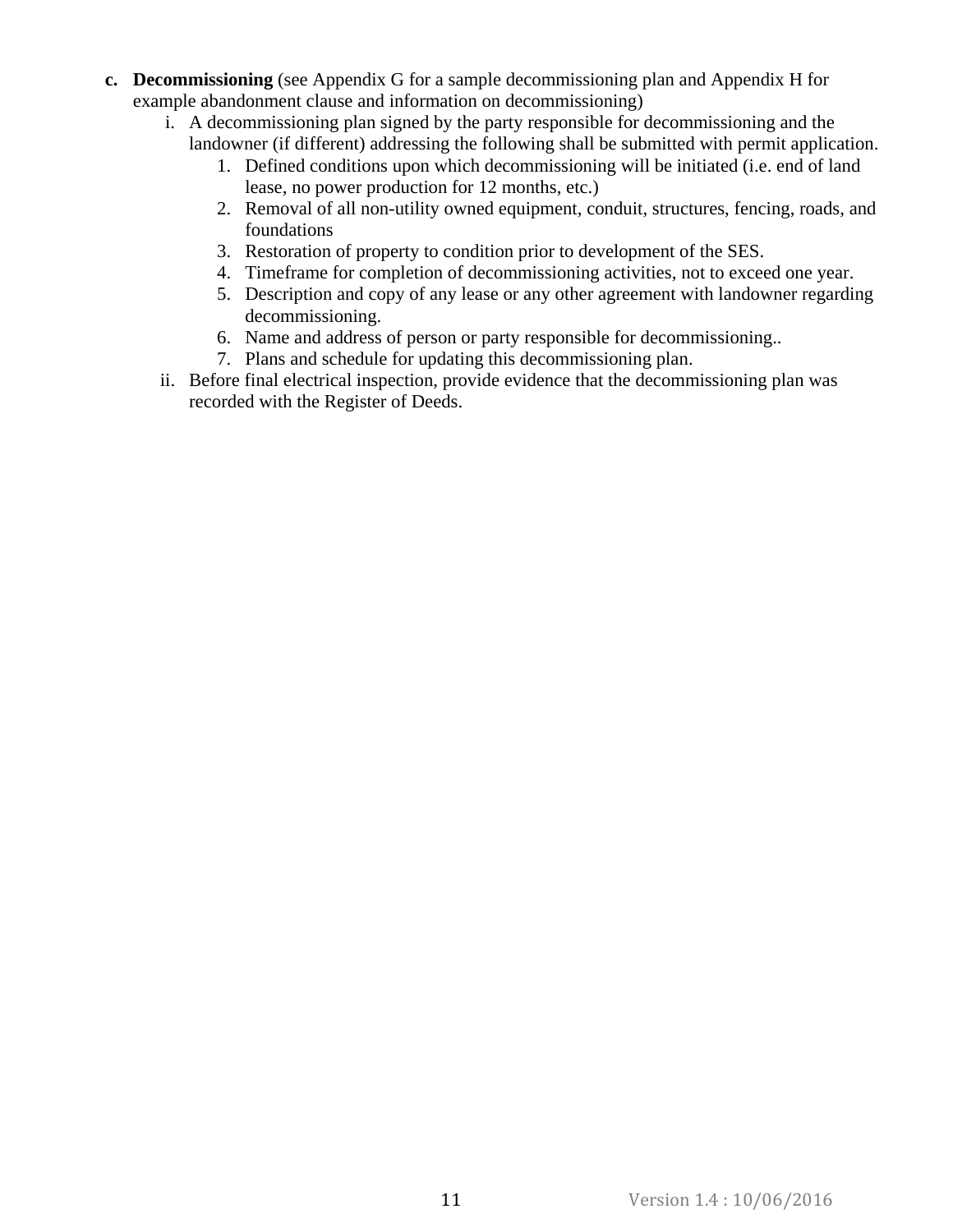## **APPENDIX A: Landowner Guidance**

<span id="page-13-0"></span>There are many aspects of solar energy system development that impact the land, the landowner, the community, and the solar owner that are not regulated by the local government, or other regulatory bodies. Below is a list of issues developed in early 2013 in consultation with staff at the State Energy Office, the NC Solar Center, and the NC Attorney General's office to help identify *some* issues landowners should investigate when considering a lease offered for land used for a solar farm. Please be advised that the list is not meant to be a comprehensive list of all issues. It is recommended that landowners complete item #1 - get a land-lease lawyer.

- 1. It is highly recommended that you retain a lawyer with land lease experience to help you evaluate a lease. You can reach the NC Bar Association at 1-800-662-7660 and they can give you a list of lawyers in your area.
- 2. An option or feasibility period may be proposed by a developer while they are investigating whether a parcel of land is appropriate for a project – before they offer a long term lease. This is a due diligence period a developer will use to examine if the right conditions exist for a solar farm and possibly to secure agreements for the sale of power from the project.
- 3. Make sure conservation easement conditions or agricultural designation for tax purposes are consistent with the new lease. Taking land out of agricultural designation may result in additional taxes owed. The contract should state who is responsible for increased taxes due to the Solar Energy System development.
- 4. Evaluate any potential conflicts that the solar lease may have w/ any existing mortgage terms.
- 5. Evaluate any potential conflicts that the solar lease may have w/ any existing land use agreements, such as easements or an enhanced farm district.(A title search may be used to identify potential conflicts)
- 6. Make sure there is compensation for timber removal (if appropriate).
- 7. Make sure all conditions of a lease or options in advance of a lease are received in writing.
- 8. Have detailed decommissioning (removal) and restoration terms for the solar equipment at the end of lease so the land can be used for other purposes.
- 9. The developer should be responsible for managing storm water on the site. The installation of the arrays will impact storm water on the site and may require changes to storm water management or increase maintenance of storm water system (i.e. erosion control and keeping drainage ditches/pipes free flowing).
- 10. Make sure the lease identifies all work to be done and exact locations for equipment, also make sure there is proper notification of landowner in advance of any work to be done.
- 11. Take time to review lease documents before signing them.
- 12. It may be useful to check w/ neighbors to assess compensation rates being offered for land leases in your area.

Another resource that individuals as well as local governments may wish to consult is a document that the Solar Foundation prepared with funding from the U.S. Department of Energy as part of the US Department of Energy SunShot Program. It discusses a number of background requirements for solar farms as well as major elements of lease documents. You can find the document at the following link

[http://thesolarfoundation.org/sites/thesolarfoundation.org/files/TSF\\_Leasing%20Fact%20Sheet.pdf](http://thesolarfoundation.org/sites/thesolarfoundation.org/files/TSF_Leasing%20Fact%20Sheet.pdf)

Landowner guidance information from the North Carolina State University Cooperative Extension Service published in 2016 can be found at: [www.ces.ncsu.edu/search-results/?q=solar](http://www.ces.ncsu.edu/search-results/?q=solar) (Pubs & Factsheets) and include:

- [Threshold Issue for Landowner Solar Leasing](https://content.ces.ncsu.edu/threshold-issues-for-landowner-solar-leasing) (covers what makes a site good for solar development)
- [Landowner Solar Leasing: Contract Terms Explained](https://content.ces.ncsu.edu/landowner-solar-leasing-contract-terms-explained)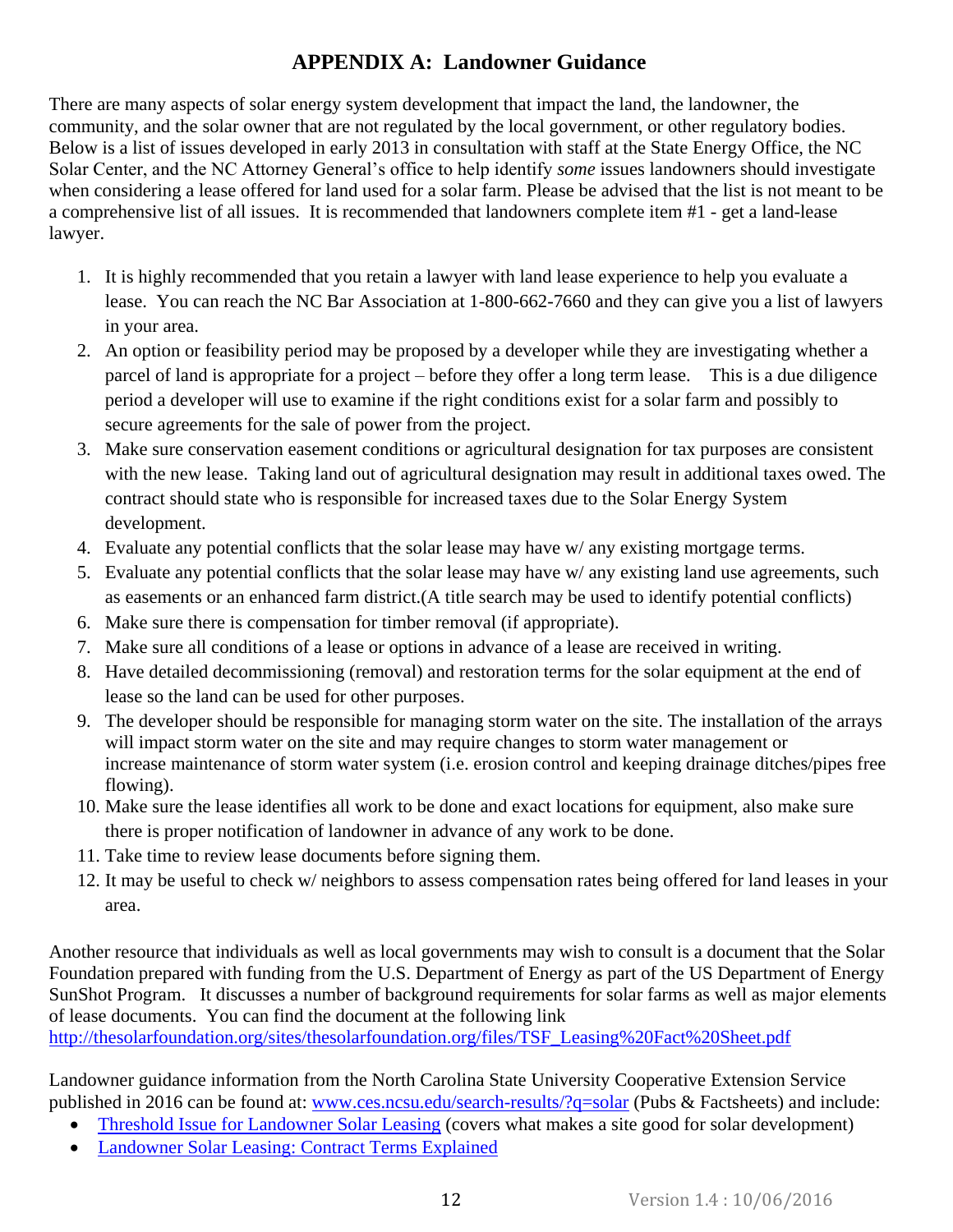### **APPENDIX B: Sustainable Energy Options and Resources**

<span id="page-14-0"></span>This appendix is provided to supply planners and policy makers with inspiration and information about concepts and policies that in one way or another relate to solar energy, but do not appear within the scope of a solar development ordinance. None of the policies in this appendix are included in the template solar ordinance.

#### **Project Permit – Solar Permitting map, database, and ratings,** by Vote Solar

A project of the Vote Solar Initiative, Project Permit is an interactive website that scores municipal solar permitting practices nationwide. It is designed to help permitting staff, solar advocates, and municipal leaders understand how their city or town compares to permitting best practices. Project Permit includes tools and resources to help more municipalities achieve permitting best practices. Project Permit is funded by Solar 3.0, a DOE Sunshot Initiative grant recipient.

<http://projectpermit.org/>

#### **Model Inspection Checklist for Rooftop PV Systems,** from Interstate Renewable Energy Council (IREC), September 2013

For municipalities, an inspection checklist can serve a variety of important functions. First, it can serve as a supplementary educational tool for new or experienced inspectors to ensure they are aware of the host of code requirements that must be verified on-site during the inspection. It can also increase the consistency of inspections, by both a single inspector, as well as different inspectors working for the jurisdiction. Consistent inspections ensure high-quality, safe installations and also reduce conflict with installers, who may complain when they perceive that inspectors provide different results. A checklist could contain a section for "common mistakes" which could highlight particular issues for both installers and inspectors to verify. IREC incorporated the best components of each of leading checklists and then worked with Don Hughes, Senior Electrical Inspector with Santa Clara County, California, to identify the relevant code requirements and add the citations. Finally, this document was peer-reviewed by qualified inspectors and building code officials from across the country, and by UL representatives.

[www.irecusa.org/wp-content/uploads/2013/09/Model-Inspection-Checklist.pdf](http://www.irecusa.org/wp-content/uploads/2013/09/Model-Inspection-Checklist.pdf)

**Expedited Permit Process,** from Solar American Board for Codes and Standards (Solar ABCs) This report presents an Expedited Permit Process for PV Systems. The permit process in this report was created to meet the needs of the growing, small-scale photovoltaic (PV) market in the U.S. and is applicable nationwide. It takes advantage of the many common characteristics inherent in most of the small-scale PV systems installed today to streamline both the application and award of permits. The term "expedited permit process" refers to an organized permitting process by which a majority of small PV systems can be permitted (structural & electric) quickly and easily. It is not intended to apply to all types of PV systems. The primary need and use for this process is for systems of less than 15kW maximum power output. The expedited permit process is intended to simplify the structural and electrical review of a small PV system project and minimize the need for detailed engineering studies and unnecessary delays.

[www.solarabcs.org/about/publications/reports/expedited-permit/](http://www.solarabcs.org/about/publications/reports/expedited-permit/)

**Solar Powering Your Community: A Guide for Local Governments,** from U.S. Department of Energy The U.S. Department of Energy developed this comprehensive resource to assist local governments and stakeholders in building sustainable local solar markets. This second edition of the guide was updated to include new market developments and innovations for advancing local solar markets that have emerged since the first edition was released in 2009. The guide introduces a range of policy and program options that have been successfully field tested in cities and counties around the country.

This guide can help stimulate ideas or provide a framework for a comprehensive solar plan for a community. DOE recognizes that there is no one path to solar market development.

[www4.eere.energy.gov/solar/sunshot/resource\\_center/resources/solar\\_powering\\_your\\_community\\_guide\\_local](http://www4.eere.energy.gov/solar/sunshot/resource_center/resources/solar_powering_your_community_guide_local_governments) [\\_governments](http://www4.eere.energy.gov/solar/sunshot/resource_center/resources/solar_powering_your_community_guide_local_governments)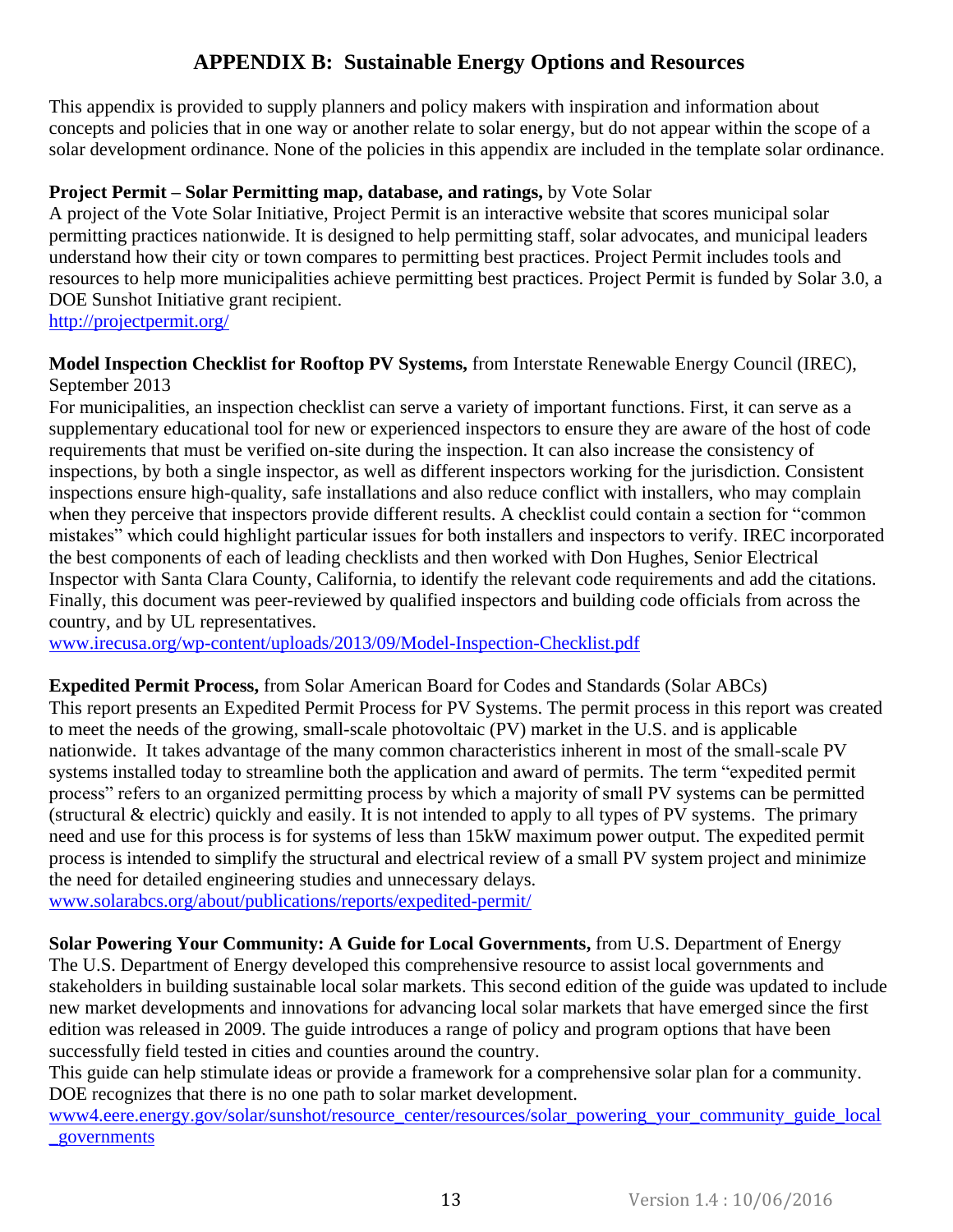#### **NC Solar Access Law**:

North Carolina has a Solar Access Law, which among other things, states that Cities and counties in North Carolina generally may not adopt ordinances prohibiting the installation of "a solar collector that gathers solar radiation as a substitute for traditional energy for water heating, active space heating and cooling, passive heating, or generating electricity for residential property. For more information visit: [www.dsireusa.org/incentives/incentive.cfm?Incentive\\_Code=NC08R](http://www.dsireusa.org/incentives/incentive.cfm?Incentive_Code=NC08R)

#### **Renewable Energy Ready Homes**

Local governments can encourage construction of more capacity for rooftop solar installations on industrial, commercial and residential rooftops. The American Planning Association recommends that for this purpose local governments require the installation of solar 'stub-ins' on rooftops of appropriate new construction and building renovation. Stub-ins and their installation are very affordable and can significantly reduce the cost of installing a solar system in the future. Energy Star has Renewable Energy Ready Homes specifications: [www.energystar.gov/index.cfm?c=rerh.rerh\\_index](http://www.energystar.gov/index.cfm?c=rerh.rerh_index)

#### **Design for Solar Access**

New developments can be designed to maximize solar access for each property, greatly increasing the ability of the buildings in the development to make use of solar energy. Some resources:

- o Site Design strategies for Solar Access in model Sustainable Community Development Code: [www.law.du.edu/documents/rmlui/sustainable-development/SolarAccess.pdf](http://www.law.du.edu/documents/rmlui/sustainable-development/SolarAccess.pdf) and [www.law.du.edu/images/uploads/rmlui/rmlui-sustainable-siteDesignStrategiesSolarAccess.pdf](http://www.law.du.edu/images/uploads/rmlui/rmlui-sustainable-siteDesignStrategiesSolarAccess.pdf)
- o Solar Ready Development: [www.solarsimplified.org/zoning/solar-zoning-toolbox/solar-ready-zoning](http://www.solarsimplified.org/zoning/solar-zoning-toolbox/solar-ready-zoning)
- o APA Planning and Zoning for Solar Energy information packet: [www.planning.org/pas/infopackets/open/pdf/30part1.pdf](http://www.planning.org/pas/infopackets/open/pdf/30part1.pdf)

#### **Wildlife Friendly Power Lines**

The U.S. Fish & Wildlife Service provides guidelines on how to minimize the impacts of distribution and transmission lines to wildlife at [www.fws.gov/birds/documents/powerlines.pdf.](http://www.fws.gov/birds/documents/powerlines.pdf)

### **Pollinator Friendly Solar** (added to Appendix October 2016)

Gabriela Garrison [\(gabriela.garrison@ncwildlife.org\)](mailto:gabriela.garrison@ncwildlife.org) with North Carolina Wildlife Resources Commission (NCWRC), is coordinating a pollinator-friendly solar farm program for NC.

**Solar Permitting (Building/Electrical) Best Practices** (added to Appendix October 2016) The Interstate Renewable Energy Council (IREC) published a [permitting best practices guide](http://www.irecusa.org/publications/solar-permitting-best-practices/) and a [report](http://www.irecusa.org/publications/residential-solar-permitting-best-practices-explained/)  [explaining the best practices.](http://www.irecusa.org/publications/residential-solar-permitting-best-practices-explained/)

**Solar Power Purchase Agreements (PPA): a Toolkit for Local Governments** (added October 2016) IREC published [this guide](http://www.irecusa.org/publications/solar-power-purchase-agreements-a-toolkit-for-local-governments/) and associated templates to support local governments and other public entities seeking to install and finance rooftop solar systems.

**Minimizing Overlap in PV System Approval Processes: Case Studies and Analysis** (added October 2016) Published by IREC in October 2014, [this report](http://www.irecusa.org/publications/minimizing-overlap-in-pv-system-approval-processes-case-studies-analysis/) seeks to help improve efficiency of review and approval

#### **Property Taxes and Solar PV Systems: Policies, Practices, and Issues**, by NC Solar Center and Meister Consultants in July 2013 (added to Appendix October 2016)

Property taxes represent a potentially significant cost for solar PV system owners. [This report p](https://nccleantech.ncsu.edu/wp-content/uploads/Property-Taxes-and-Solar-PV-Systems-2013.pdf)resents state-bystate landscape of current property taxes as applied to PV systems.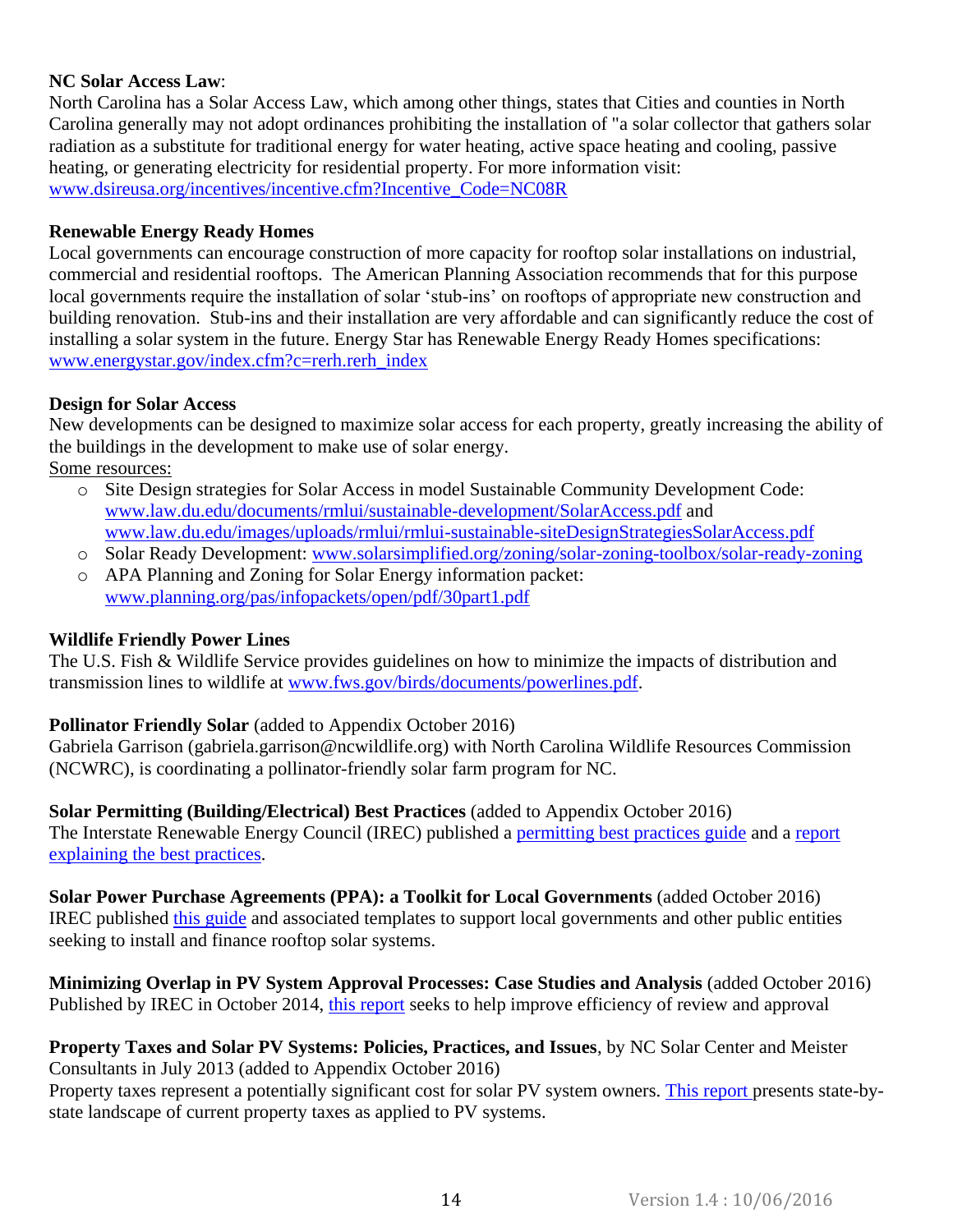## **APPENDIX C: NC Resource Mapping and Information**

<span id="page-16-0"></span>The **Biodiversity and Wildlife Habitat Assessment map** can be obtained from the **N.C. Conservation Planning Tool** at [www.conservationtool.nc.gov](http://www.conservationtool.nc.gov/) and displays the location of high priority habitats and natural resources. Also included in the N.C. Conservation Planning tool are maps of Open Space and Conservation Lands, Agricultural Lands, and Forestry Lands.

• The NC Wildlife Resources Commission recommends that Solar Energy System developers address how they will minimize impacts as much as is practical to forests and sensitive lands mapped in the Biodiversity and Wildlife Habitat Assessment.

Maps of Managed Areas (lands managed at least partially for wildlife habitat) and Smoke Awareness Areas (areas adjacent to lands managed with prescribed burning) are available from the **Green Growth Toolbox** website at [www.ncwildlife.org/greengrowth](http://www.ncwildlife.org/greengrowth) (see below).

• The NC Wildlife Resources Commission recommends that Solar Energy System developers address how they will minimize impacts as much as is practical to forests and sensitive lands mapped in Managed Areas and impacts to the ability to conduct prescribed burning on adjacent lands. The NC Wildlife Resources Commission also recommends that sites should not be located immediately adjacent to Managed Areas.

**NC OneMap** [\(www.nconemap.org/\)](http://(www.nconemap.org/) is a public service providing comprehensive discovery and access to North Carolina's geospatial data resources. NC OneMap, the State's Clearinghouse for geospatial information, relies on data sharing and partnerships. Information available is extensive and includes wetlands, soil types, streams, and airports.

### **NC DENR Watershed Plan Map:** <http://deq.nc.gov/document/water-supply-watershed-map>

#### **NC Green Growth Toolbox: Wildlife & Natural Resource Stewardship in Planning,** from North Carolina Wildlife Resources Commission

The NC Green Growth Toolbox is a guide to provide North Carolina's counties, towns, and cities with tools for growth that conserves wildlife and natural resources. The Toolbox includes a Green Growth Handbook, Wildlife Action Plan, Conservation Data, Habitat Conservation Recommendations, Training Workshops, and more.

[www.ncwildlife.org/Conserving/Programs/GreenGrowthToolbox.aspx](http://www.ncwildlife.org/Conserving/Programs/GreenGrowthToolbox.aspx)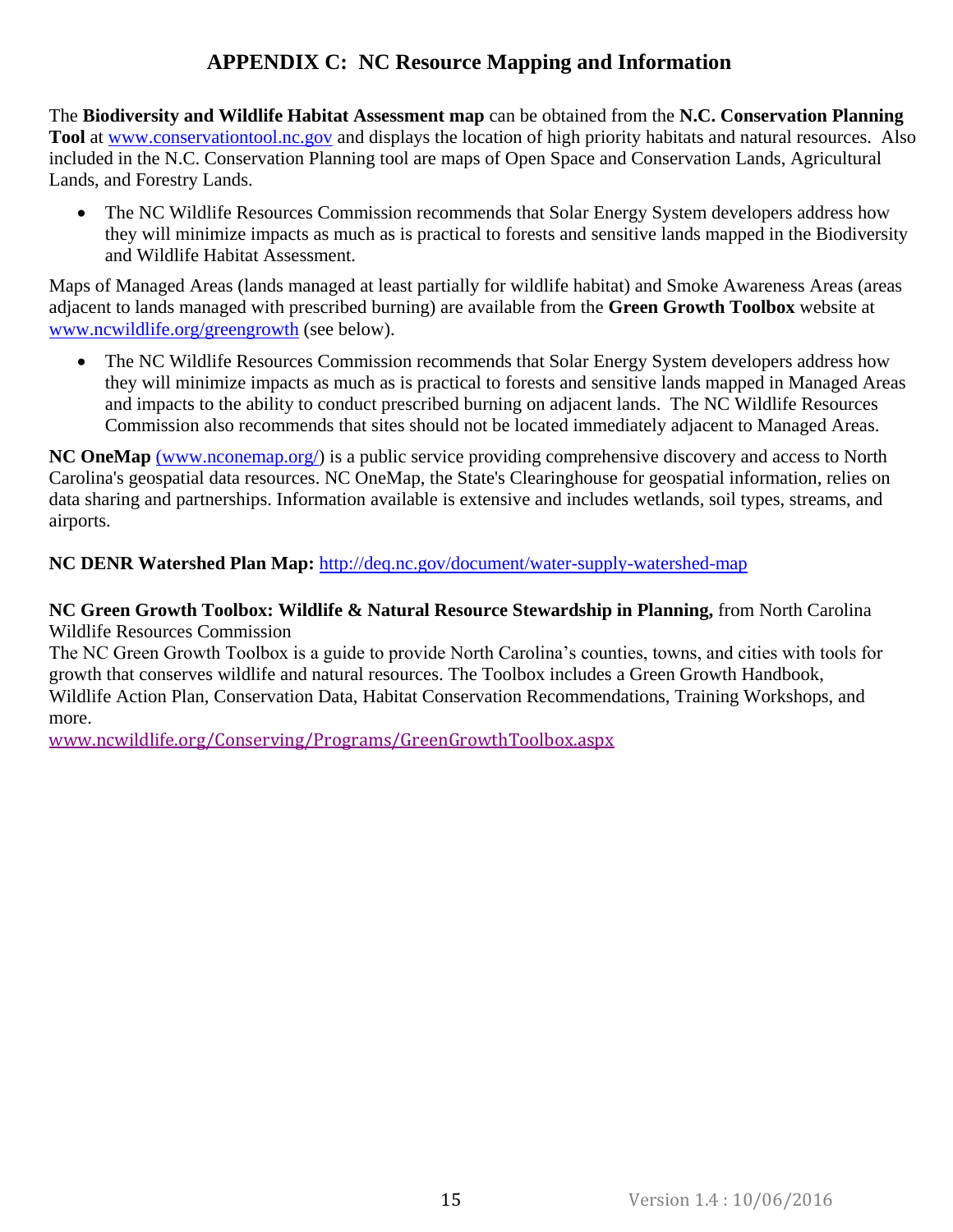## **APPENDIX D: Water Infiltration and Soil Conservation at SES**

<span id="page-17-0"></span>The prevailing interpretation of ground-mounted solar energy systems is that the solar arrays do *not* count towards the impervious allowance. In other words, the solar arrays are pervious. The State definition of builtupon area states built-upon area does not include a wooden slatted deck or pervious or partially pervious paving material to the extent that the paving material absorbs water or allows water to infiltrate through the paving material.<sup>15</sup> Therefore, if the solar panels can be constructed in such a manner as to promote the effective infiltration of rainfall then they could be considered pervious, similar to a slatted deck or pervious pavement. Other structures such as transformers, buildings, entrance roads, etc. would still be considered impervious. The following criteria could be used at a minimum in establishing a solar panel as pervious cover:

- 1. Panels must be positioned to allow water to run off their surfaces.
- 2. Soil with adequate vegetative cover must be maintained under and around the panels.
- 3. The area around the panels must be adequate to ensure proper vegetative growth under and between the panels.

It is suggested that the solar farm designer/developer design the ground cover as pervious to the maximum extent practicable, so that the stormwater infiltrates or is cleaned by sheetflow across the solar farm before exiting the property or reaching the waters of the State.

#### **Information on soil conservation:**

 $\overline{a}$ 

- North Carolina Division of Water Quality Best Management Practices (BMP) Design Manual [\(http://deq.nc.gov/sw-bmp-manual\)](http://deq.nc.gov/sw-bmp-manual) details how to design various stormwater BMPs effectively.
- [North Carolina Association of Soil & Water Conservation Districts \(http://ncaswcd.org/\)](http://ncaswcd.org/)
- A sample (soil) conservation plan: [www.dec.ny.gov/docs/water\\_pdf/appendixf1.pdf](http://www.dec.ny.gov/docs/water_pdf/appendixf1.pdf)

<sup>15</sup> State's model Phase II post-construction ordinance, Section 6: Definitions, Built-upon area (BUA) available at [http://deq.nc.gov/about/divisions/energy-mineral-land-resources/energy-mineral-land-permits/stormwater](http://deq.nc.gov/about/divisions/energy-mineral-land-resources/energy-mineral-land-permits/stormwater-permits/npdes-ms4)[permits/npdes-ms4](http://deq.nc.gov/about/divisions/energy-mineral-land-resources/energy-mineral-land-permits/stormwater-permits/npdes-ms4)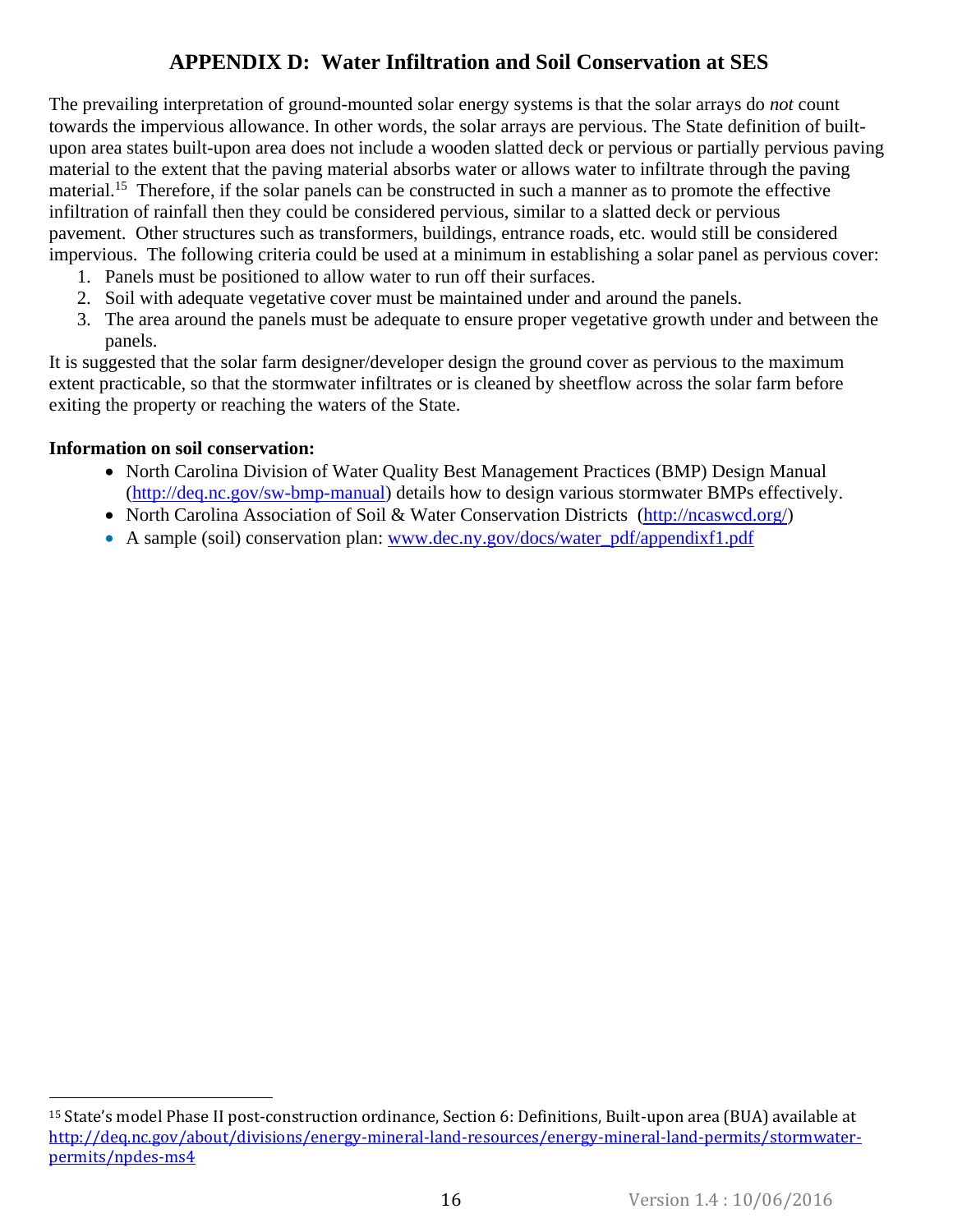### **APPENDIX E: Conditional Use Permits and Special Use Permits**

<span id="page-18-0"></span>Special Use Permits (aka Conditional Use Permits) require a quasi-judicial hearing where the application must be found to meet several general standards and any special conditions required by the board. In general, decisions of a quasi-judicial body require findings of facts to reach conclusions of law that justify the decision. Decisions of a quasi-judicial body are often legally enforceable under the laws of a jurisdiction; they can be challenged in a court of law which is the final decisive authority

Most NC jurisdiction use the following four general standards: 1) Does not materially endanger the public health or safety; 2) Meets all required conditions and specifications; 3) Would not substantially injure the value of adjoining property or be a public necessity, and 4) Will be in harmony with the area in which it is located and be in general conformity with the comprehensive plan. More information on SUP/CUP in NC is available from the UNC School of Government: [www.sog.unc.edu/sites/www.sog.unc.edu/files/SS\\_22\\_v4b.pdf](http://www.sog.unc.edu/sites/www.sog.unc.edu/files/SS_22_v4b.pdf)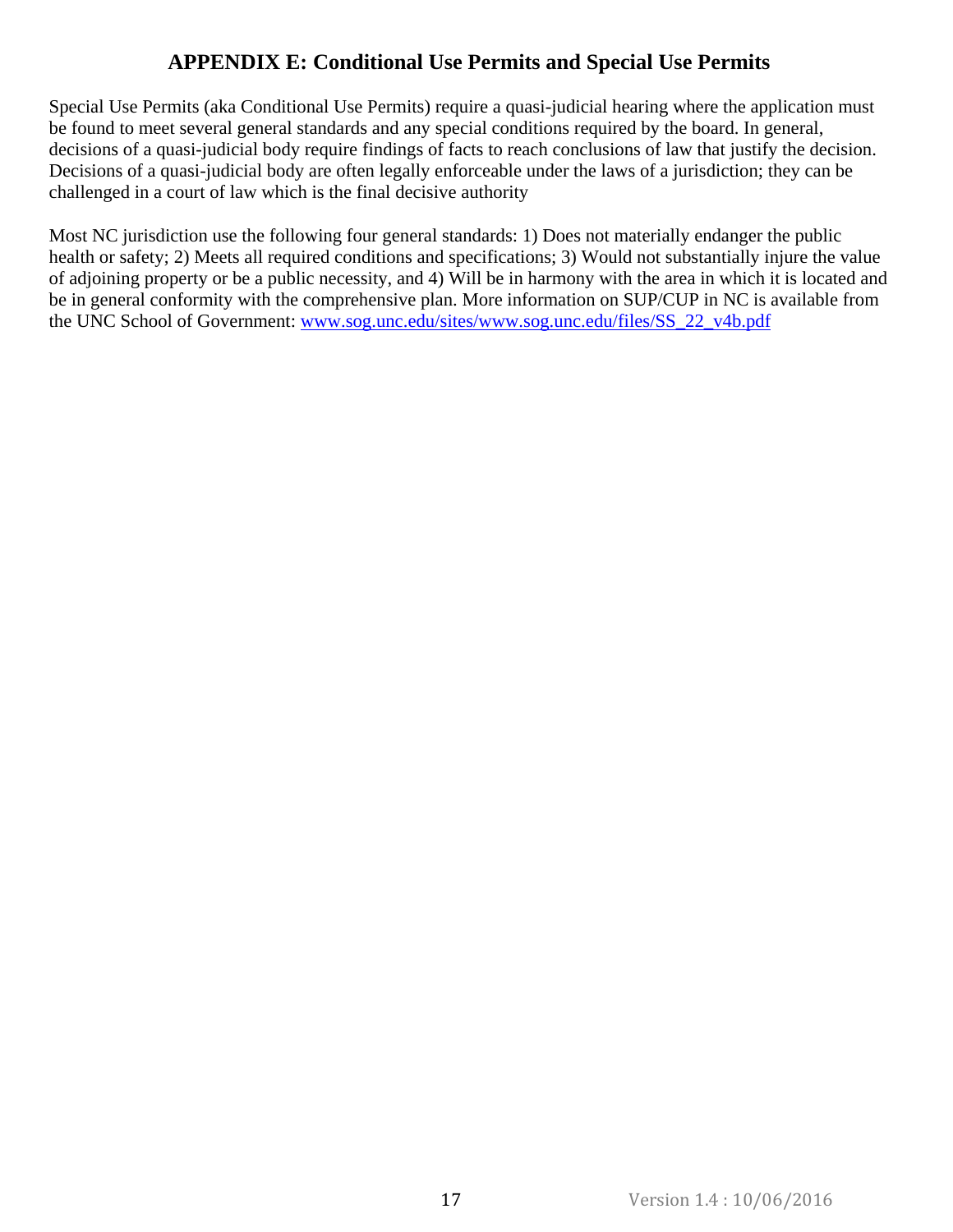## **APPENDIX F: Airports**

<span id="page-19-0"></span>Experience and research has shown that there is a possibility for today's solar energy systems to cause a glare hazard for pilots and/or air traffic controllers. The Department of Energy's Sandia National Laboratories developed a 3-D modeling based online hazard assessment tool to determine if a solar project is likely to create a Solar Glare Aviation Hazard. The tool is free (as of October 2016) and recommended by the Federal Aviation Association (FAA). [https://share.sandia.gov/phlux.](https://share.sandia.gov/phlux) Contact the FAA's local Airport District Office (ADO) for help with the tool or to get input data for tool variables that must come from the airport. As of May 2016 Sandia announced that they licensed the technology behind the SGHAT to [www.SolarForge.com](http://www.solarforge.com/) who is offering a paid monthly software subscription to access their GlareGauge online software based on the SGHAT technology. Sandia says the free SGHAT will not always be available, but it is not known when it will be removed from public access. It is recommended that either SGHAT or GlareGauge analysis be accepted.

A new FAA interim policy<sup>16</sup> (published 10-23-2013) for on-airport solar development requires the use of this glare assessment tool and defines the below criteria to assess acceptable risk of glare.

The proposed solar energy system meets the following standards:

- 1. No potential for glint or glare in the existing or planned Airport Traffic Control Tower (ATCT) cab, and
- 2. No potential for glare or ''low potential for after-image'' (shown in green in [reports]) along the final approach path for any existing landing threshold or future landing thresholds (including any planned interim phases of the landing thresholds) as shown on the current FAA-approved Airport Layout Plan  $(ALP)^{17}$ . The final approach path is defined as two (2) miles from fifty (50) feet above the landing threshold using a standard three (3) degree glidepath.

As of October 2016 the FAA website still says "**Note:** The FAA is reviewing Section 3.1.2 ("Reflectivity") of this guidance [\[2010 FAA report on solar glare\]](https://www.faa.gov/airports/environmental/policy_guidance/media/airport-solar-guide.pdf) based on new information and field experience. All users of this guidance are hereby notified that significant content in this section may be subject to change, and the FAA cautions users against relying solely on this section at this time." A note on the front of the 2010 publication directs readers to the October 2013 FAA interim policy for on-airport solar development.

The following are recommended steps required to complete the aviation notification requirement in the template solar ordinance for NC for SESs near an airport.

### 1) OFF AIRPORT solar project-

 $\overline{a}$ 

- a) Determine if the site is so close to an airport that it falls under FAA authority to require a filing with the Federal Aviation Administration (FAA) in accordance with CFR Title 14 Part 77.9 & follow instructions. If a filing is required steps b-f are not required, otherwise continue with the step below. (<https://oeaaa.faa.gov/oeaaa/external/gisTools/gisAction.jsp?action=showNoNoticeRequiredToolForm>)
- b) Use internet/software mapping tool (such Google Earth or Google Map) to identify airports within 5 nautical miles of the center of the proposed solar project site.
- c) If search results indicate no airport within 5 nautical miles of the project site, append research results to the permit application.
- d) If search results indicate airport(s) within 5 nautical miles of the project site, go to http://www.faa.gov/airports/planning capacity/npias/ to determine if it is in the National Plan of Integrated Airport Systems (NPIAS), i.e. an FAA "obligated" airport. If you are unable to determine if the airport is in the NPIAS or require assistance, contact the FAA's local ADO.
	- i) Notification of airports in the NPIAS should be sent to the local ADO.
	- ii) Notification of military airports should be sent to the NC Commander's Council via mail or email

<sup>16</sup> [www.gpo.gov/fdsys/pkg/FR-2013-10-23/pdf/2013-24729.pdf](http://www.gpo.gov/fdsys/pkg/FR-2013-10-23/pdf/2013-24729.pdf)

<sup>&</sup>lt;sup>17</sup> FAA airport GIS maps and eALPs at<https://airports-gis.faa.gov/public/>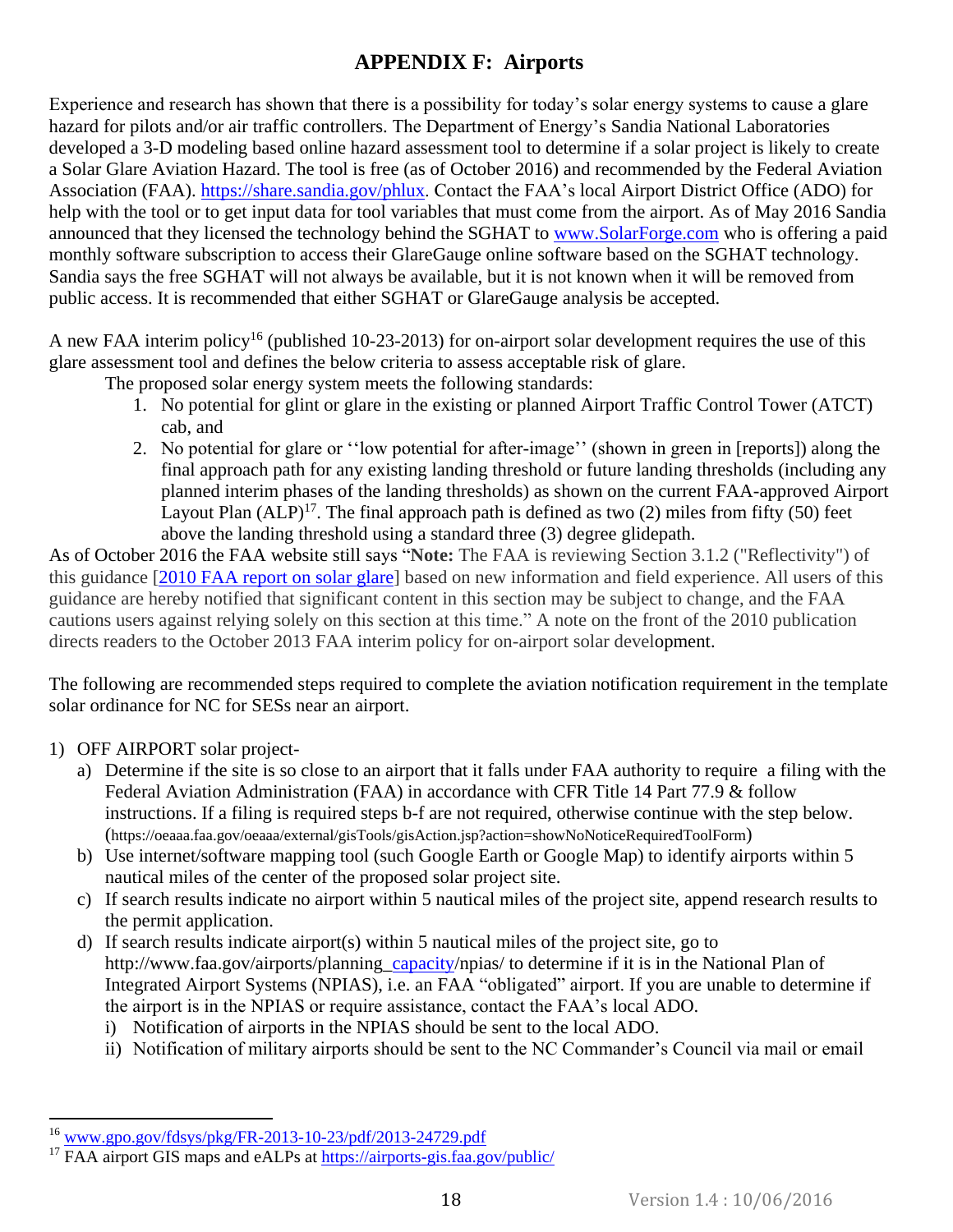iii) Notification of all other airports should be sent to the management of the airport<sup>18</sup>

- e) Run the latest version of the SGAHT according to the user manual. Unless otherwise directed in the user's manual, use the tool to assess for glare hazards  $at^{19}$ :
	- i) the Airport Traffic Control Tower (ATCT) cab, and
	- ii) the final approach path for any existing landing threshold or future landing thresholds (including any planned interim phases of the landing thresholds) as shown on the current FAA-approved Airport Layout Plan (ALP). The final approach path is defined as two (2) miles from fifty (50) feet above the landing threshold using a standard three (3) degree glidepath.
- f) Review and send the results summary as well as the results of the glare analysis tool for each flight path and the ATCT.

On-airport solar projects at FAA obligated airports must follow FAA requirements. The following are recommended steps to facilitate meeting the FAA requirements.

2) ON AIRPORT Solar Projects

l

- a) Contact the ADO to discuss big picture concept (type of system, siting, size, environmental requirements, FAA Form 7460, etc.). This way FAA can give the proponent a general "roadmap" for the way forward (General FAA areas of concern, introduce the SGHAT Tool, if an on-airport project: give a feel for which areas ON AIRPORT can be considered for siting (per FAA safety & design standards); lease requirements on obligated airports, etc. Also, the ADO can facilitate contact between the solar proponent, the sponsor (& NCDOA if project location is on or near a State Block airport. In this case the ADO will be available to support NCDOA as requested.
- b) If after preliminary discussion, the solar proponent is still interested, collaborate with the FAA (or NCDOA) until conceptual agreement by all parties with the FAA's lease requirements.
- c) Develop National Environmental Policy Act (NEPA) documentation to support siting alternatives & run the SGHAT Tool for all site alternatives carried forward for analysis.
- d) Submit 7460 with Proposed Lease, NEPA analysis & SGHAT Tool Results attached to FAA ADO Review & acceptance via Obstruction Evaluation/Airport Airspace Analysis (OE/AAA) filing.

Limited information on low altitude flight paths in North Carolina.

Information about military airports and low altitude flight paths may be found in a 2012 report on military presence and land compatibility: 2012 NC Military Land Compatibility Report [http://portal.ncdenr.org/c/document\\_library/get\\_file?p\\_l\\_id=1169848&folderId=8979146&name=DLFE-](http://portal.ncdenr.org/c/document_library/get_file?p_l_id=1169848&folderId=8979146&name=DLFE-57386.pdf)[57386.pdf.](http://portal.ncdenr.org/c/document_library/get_file?p_l_id=1169848&folderId=8979146&name=DLFE-57386.pdf) Local planning departments may have or be able to request maps of local low altitude flight paths.

 $18$  NC airports in NC contact information at [www.faa.gov:](http://www.faa.gov/) [www.faa.gov/airports/airport\\_safety/airportdata\\_5010/menu/contacts.cfm?Region=ASO&District=&State=NC&County=](http://www.faa.gov/airports/airport_safety/airportdata_5010/menu/contacts.cfm?Region=ASO&District=&State=NC&County=&City=&Use=&Certification=) [&City=&Use=&Certification=](http://www.faa.gov/airports/airport_safety/airportdata_5010/menu/contacts.cfm?Region=ASO&District=&State=NC&County=&City=&Use=&Certification=)

<sup>19</sup> Sources of NC airport data: Unofficial Airport information available under *Maps and Diagram* at <http://flightaware.com/resources/airport/browse/NC> and official GIS maps at<https://airports-gis.faa.gov/public/>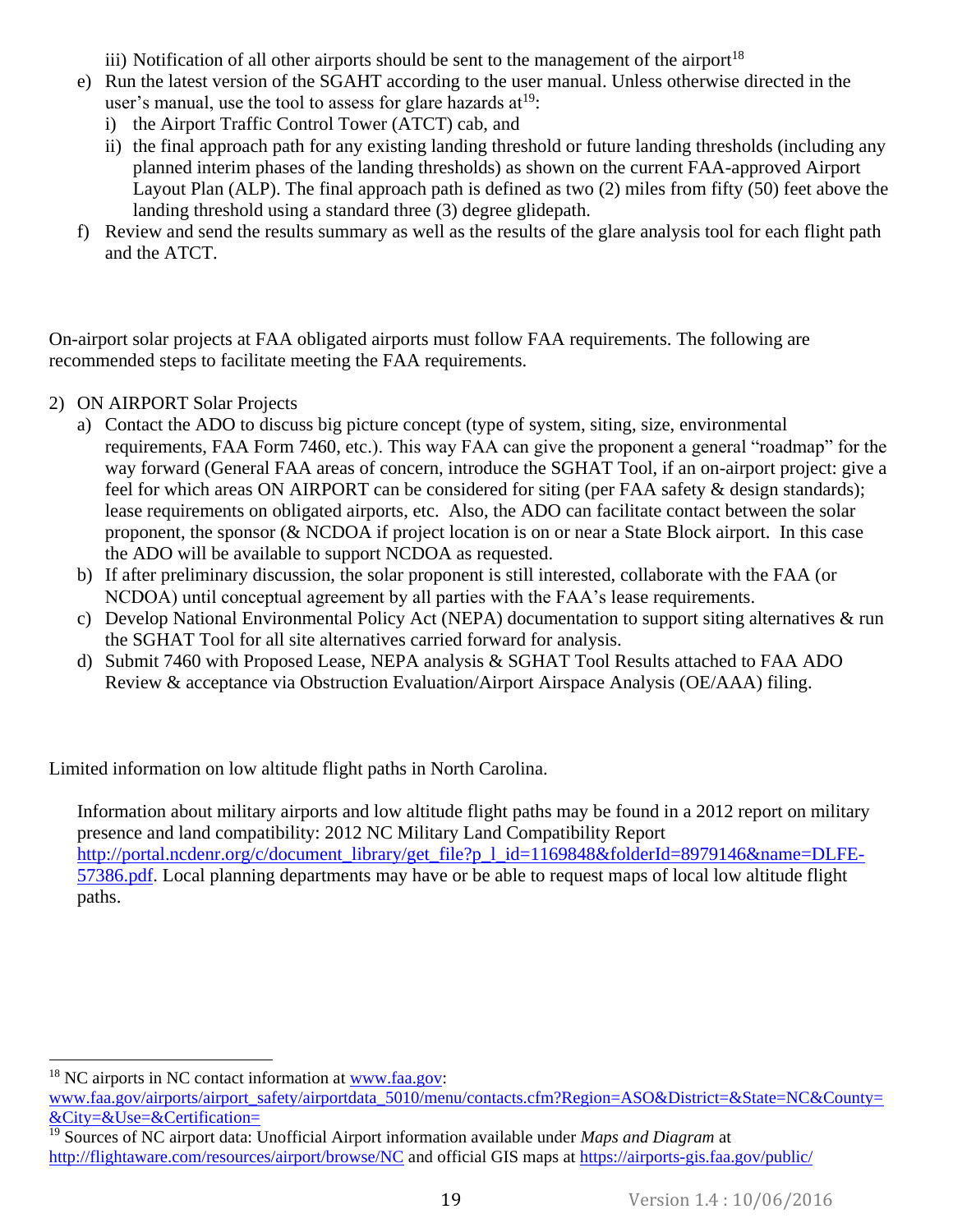### **APPENDIX G: Example Decommissioning Plan**

<span id="page-21-0"></span>This is a simple example decommissioning plan:

Decommission Plan for Big Bright Solar Farm, located at September 10, 2013 123 Edge-of-Town Rd. Piedmont-ville, NC 21234

Prepared and Submitted by Solar Developer ABC, the owner of Big Bright Solar Farm

As required by the Town/County of \_\_\_\_\_\_\_\_\_\_\_, Solar Developer ABC presents this decommissioning plan for Big Bright Solar Farm (the "Facility").

Decommissioning will occur as a result of any of the following conditions:

- 1. The land lease ends
- 2. The system does not produce power for 12 months
- 3. The system is damaged and will not be repaired or replaced

The owner of the Facility, as provided for in its lease with the landowner, will do the following as a minimum to decommission the project.

- 1. Remove all non-utility owned equipment, conduits, structures, fencing, and foundations to a depth of at least three feet below grade.
- 2. Remove all graveled areas and access roads unless the owner of the leased real estate requests in writing for it to stay in place.
- 3. Restore the land to a condition reasonably similar to its condition before SES development, including replacement of top soil removed or eroded.
- 4. Revegetate any cleared areas with warm season grasses that are native to the region (Mountains, Piedmont, Sandhills or Coastal Plain regions), unless requested in writing by the owner of the real estate to not revegetate due to plans for agricultural planting.

All said removal and decommissioning shall occur within 12 months of the facility ceasing to produce power for sale.

The owner of the Facility, currently Solar Developer ABC, is responsible for this decommissioning. Nothing in this plan relieves any obligation that the real estate property owner may have to remove the facility as outlined in the Special Use Permit in the event the operator of the farm does not fulfill this obligation.

The owner of the Facility will provide Town/County planning department and the Register of Deeds with an updated signed decommissioning plan within 30 days of change in the Facility Owner.

This plan may be modified from time to time and a copy of any modified plans will be provided to the planning staff and filed with the Register of Deeds by the party responsible for decommissioning.

| SES Owner Signature:                               | Date: |
|----------------------------------------------------|-------|
|                                                    |       |
| Landowner (if different from SES Owner) Signature: | Date: |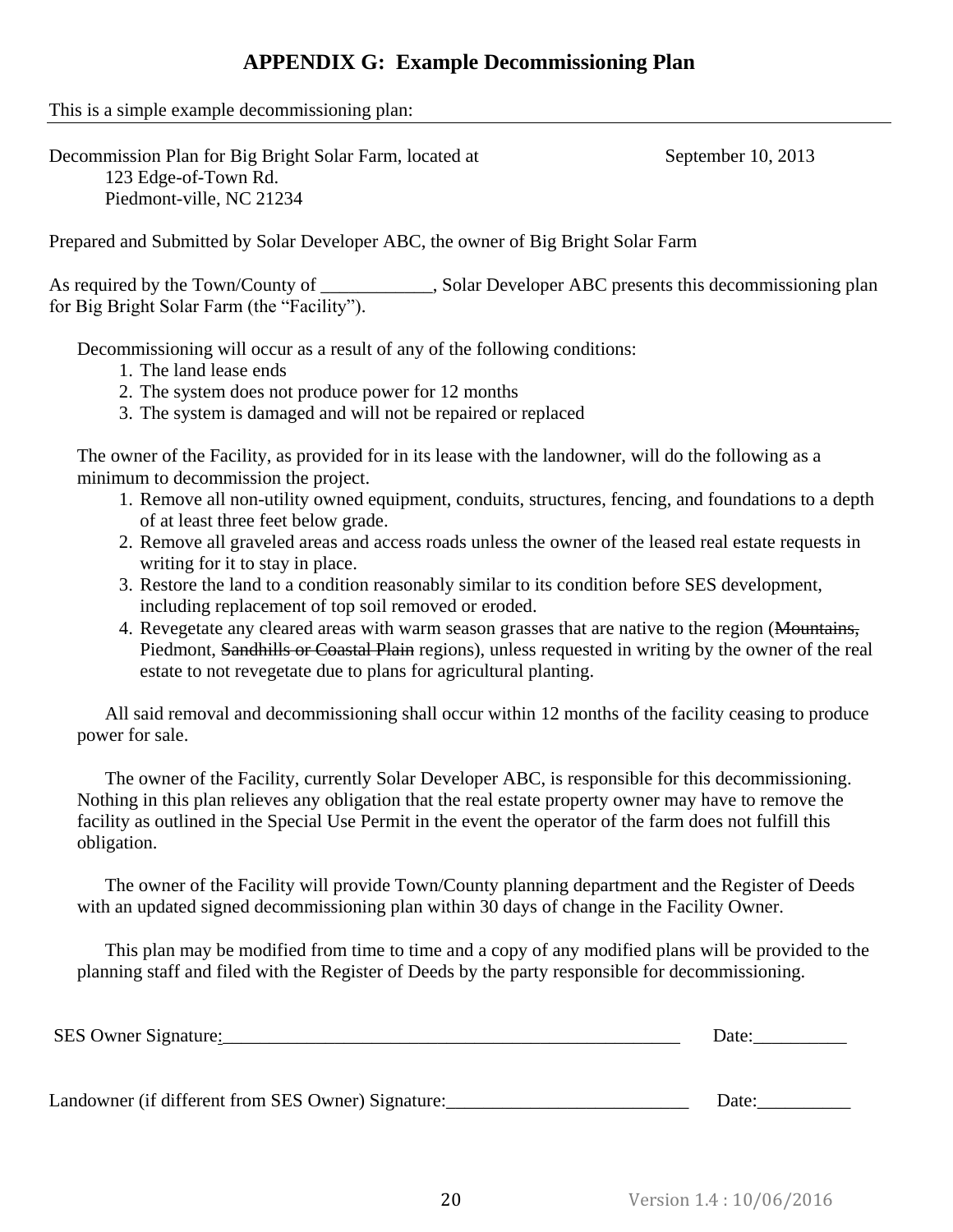## **APPENDIX H: Abandonment & Decommissioning**

<span id="page-22-0"></span>This sample abandonment clause is provided for any jurisdiction who would like to consider including a clause on abandonment in their solar ordinance.

### **Abandonment**

A SES that ceases to produce energy on a continuous basis for 12 months will be considered abandoned unless the current responsible party (or parties) with ownership interest in the SES provides substantial evidence (updated every 6 months after 12 months of no energy production) to the Zoning Administrator of the intent to maintain and reinstate the operation of that facility. It is the responsibility of the responsible party (or parties) to remove all equipment and facilities and restore the Parcel to its condition prior to development of the SES  $^{20}$ 

- 1. Upon determination of abandonment, the Zoning Administrator shall notify the party (or parties) responsible they must remove the SES and restore the site to its condition prior to development of the SES within three hundred and sixty (360) days of notice by the Zoning Administrator.
- 2. If the responsible party (or parties) fails to comply, the Zoning Administrator may remove the SES, sell any removed materials, and initiate judicial proceedings or take any other steps legally authorized against the responsible parties to recover the costs required to remove the SES and restore the site to a non-hazardous condition.

#### **Some resources regarding decommissioning of SES**

- Ouestion and Answers about Ground-Mounted Solar Photovoltaic Systems by the state of Massachusetts, June 2015 update: [www.mass.gov/eea/docs/doer/renewables/solar/solar-pv-guide.pdf](file:///C:/Users/Tommy/Dropbox/Solar%20Permitting%20Template%20Ordinance/drafts%20of%20template%20ordinance/www.mass.gov/eea/docs/doer/renewables/solar/solar-pv-guide.pdf)
- Fist Solar (leading manufacturer of Cadmium Telluride PV modules) has a pre-funded recycling program for all of their modules: [www.firstsolar.com/Sustainability/Environmental/Recycling-](http://www.firstsolar.com/Sustainability/Environmental/Recycling-Service)**[Service](http://www.firstsolar.com/Sustainability/Environmental/Recycling-Service)**
- PV Cycle [\(www.pvcycle.org/\)](http://www.pvcycle.org/) European PV recycling program. A good source for an example of a large scale PV module recycling program and for information on PV recycling.
- Solar Energy Industries Association (SEIA) information on PV recycling: [www.seia.org/policy/environment/pv-recycling](http://www.seia.org/policy/environment/pv-recycling)
- NC DENR information on electronics recycling in NC
- Silicon Valley Toxics Coalition (SVTC) Solar Scorecard: [www.solarscorecard.com](http://www.solarscorecard.com/)
- Green Guys, company in NC offering recycling services to the solar industry [greenguys@pcgsolar.com](mailto:greenguys@pcgsolar.com)
- Solar Energy Industries Association (SEIA) announced a National PV Recycling Program in September 2016. [ww.seia.org/seia-national-pv-recycling-program](http://www.seia.org/seia-national-pv-recycling-program)

### **Current US PV Module Recycling Regulation:**

 $\overline{a}$ 

End-of-life disposal of solar products in the US is governed by the Federal [Resource Conservation and](http://www.epa.gov/lawsregs/laws/rcra.html)  [Recovery Act \(RCRA\),](http://www.epa.gov/lawsregs/laws/rcra.html) and state policies that govern waste. To be governed by RCRA, panels must be classified as hazardous waste. To be classified as hazardous, panels must fail to pass the Toxicity Characteristics Leach Procedure test (TCLP test). Most panels pass the TCLP test, and thus are classified as non-hazardous and are not regulated.

<sup>&</sup>lt;sup>20</sup> Anywhere reference is made to restoring the parcel to condition prior to development of the SES (including removal of gravel, roads, and fencing), less restoration is acceptable when it is requested in writing by the parcel owner.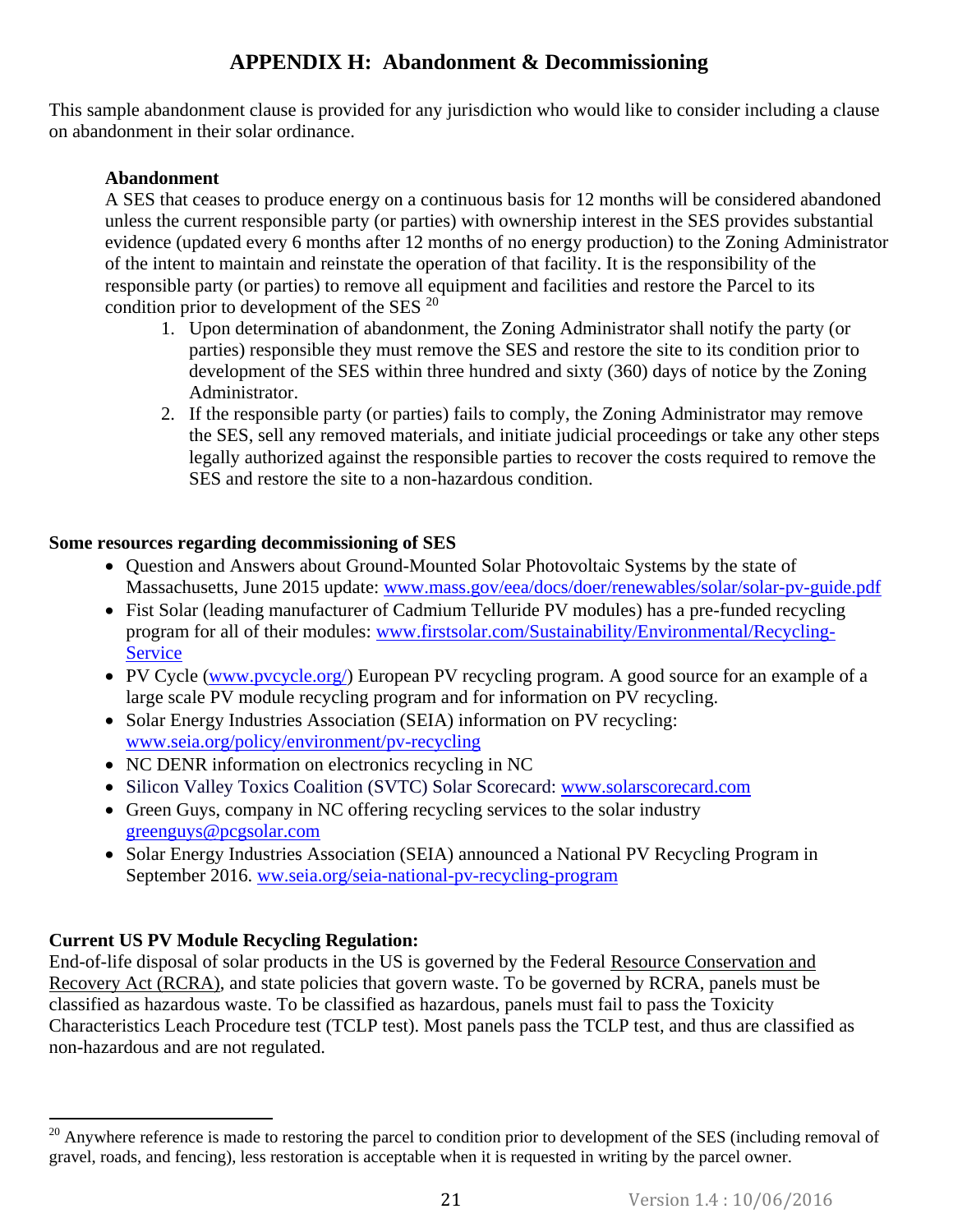## **APPENDIX I: Solar PV and Fire Safety**

<span id="page-23-0"></span>Information on firefighter safety and emergency response needs

- Solar Energy Industries Association (SEIA) information on fire safety and solar: [www.seia.org/policy/health-safety/fire-safety-solar](http://www.seia.org/policy/health-safety/fire-safety-solar)
- Underwriters Laboratory (UL) information and studies on fire safety and solar: [www.ul.com/global/eng/pages/offerings/industries/buildingmaterials/fire/fireservice/pvsystems/](http://www.ul.com/global/eng/pages/offerings/industries/buildingmaterials/fire/fireservice/pvsystems/)
- California Office of the State Fire Marshal information for firefighters on solar PV: [www.gosolarcalifornia.ca.gov/solar\\_basics/fire\\_safety.php](http://www.gosolarcalifornia.ca.gov/solar_basics/fire_safety.php)
- The Solar America Board for Codes and Standards (Solar ABCs) reports and information on fire and flammability for the solar PV industry and code officials: [www.solarabcs.org/current-issues/fire.html](http://www.solarabcs.org/current-issues/fire.html)
- Detailed Fire Protection Plan for solar farm in San Diego County, CA: [www.sdcounty.ca.gov/pds/regulatory/docs/3300-11-029\\_CEQA\\_REVIEW\\_120503/3300-11-029-](http://www.sdcounty.ca.gov/pds/regulatory/docs/3300-11-029_CEQA_REVIEW_120503/3300-11-029-FPP.pdf) [FPP.pdf](http://www.sdcounty.ca.gov/pds/regulatory/docs/3300-11-029_CEQA_REVIEW_120503/3300-11-029-FPP.pdf)
- Online training on Solar for the fire and rescue community, provided by the North Carolina Office of State Fire Marshal:
- [www.ncdoi.com/OSFM/RPD/pt/Student\\_Review.aspx](http://www.ncdoi.com/OSFM/RPD/pt/Student_Review.aspx)
- The 2012 version of the International Fire Code added requirements regarding roof-mounted and ground-mounted PV systems, including:
	- o Marking: required on interior and exterior of direct-current (DC) conduit, enclosures, etc.
	- o Locations of DC conductors: requirements regarding the location and pathway of DC wiring on and under a roof
	- o Access and pathways: Module location restrictions designed to allow safe walkways and access for roof venting
	- o Ground-mounted photovoltaic arrays: States that the access and pathway rules do not apply to ground-mounted systems, but they are required to provide a clear, brush-free area of 10 feet around the array.

This is section 605.11: Solar photovoltaic power systems in the International Fire Code, the exact language is available here:

[http://publicecodes.cyberregs.com/icod/ifc/2012/icod\\_ifc\\_2012\\_6\\_par132.htm](http://publicecodes.cyberregs.com/icod/ifc/2012/icod_ifc_2012_6_par132.htm)

 Online Solar PV Safety Training for Firefighters (free) by the International Association of Fire Fighters and IREC, September 2016 [www.iaff.org/pvsafetytraining/](file:///C:/Users/Tommy/Dropbox/Solar%20Permitting%20Template%20Ordinance/drafts%20of%20template%20ordinance/www.iaff.org/pvsafetytraining/) Quality training educating firefighters on the identification, operation, and hazards associated with rooftop solar electric (PV) systems through the use of engaging videos, 3-D simulations, and quizzes.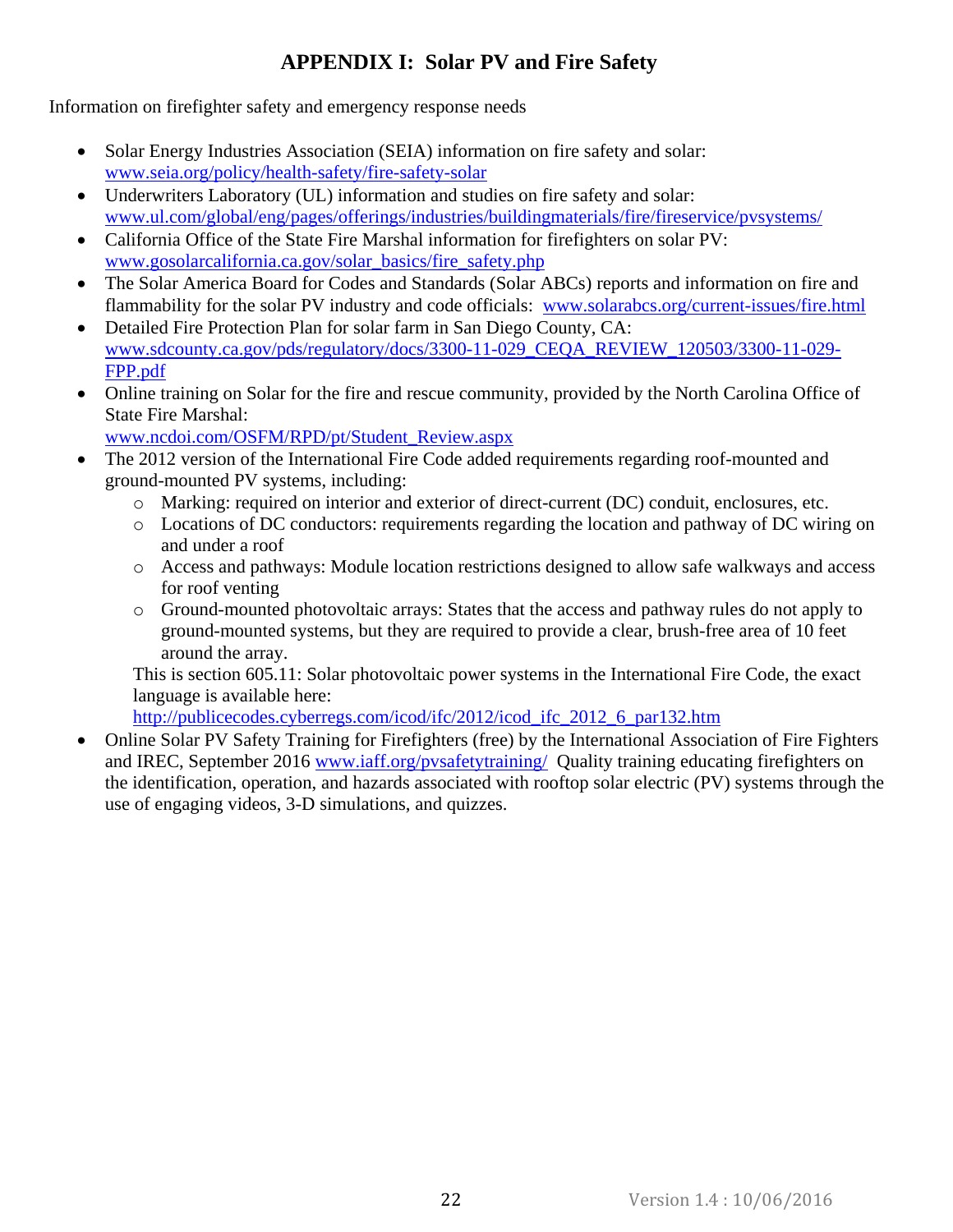### **APPENDIX J: Visual Buffering: Example NC Requirements**

<span id="page-24-0"></span>Visual buffering and screening is not specific to solar and has applicability to many other forms of development. However, solar has been subject to various screening/buffering standards of varying specificity throughout the state. The following are examples of buffering requirements in two jurisdictions (Brunswick and Guilford Counties) in the state at the time of publication of this template solar ordinance. In both cases there is a simple solar specific buffering requirement that refers to existing generic buffering specifications/requirements. Significant portions of the applicable county buffering specifications are included in this appendix to facilitate understanding the solar buffering requirement in each example.

#### **Brunswick County**

#### *(UDO- Section 5.3.4.P)*

#### **Solar Farm (Rev. 01-Nov-10)**

A Solar Farm developed as a principal use shall be permitted in accordance with Section 5.2., subject to the following:

#### … 3) Visibility

- (a) Solar farms with panels located at least 150 feet from an adjacent public street right-of-way, residentially-zoned property, or residential use shall not require screening.
- (b) Solar farms with panels located less than 150 feet from an adjacent public street right-of-way must meet the requirements of Section 7.2.8.B. Street Buffers and Section 7.2.9. Project Boundary Buffers.

#### *(Section 7.2.8.B. Street Buffers and Section 7.2.9. Project Boundary Buffers.)*

#### **7.2.8. Street Buffers**

Street buffers shall be required and existing vegetation should be used to satisfy these planting requirements where possible (see Section 7.1.5, Existing Vegetation). No vegetation or fence shall interfere with a required clear sight triangle at a driveway or intersection (See Section 6.2.4). Berms constructed in accordance with Section 7.2.10.B, Berms with Vegetation, are encouraged as a component of any street buffer and the Planning Director may allow up to 25% reduction in the required buffer depth with a berm.

….

B. Collector or Thoroughfare Street Buffers

All development located along either a collector or thoroughfare street shall be required to provide one of the following buffers along the entire street frontage.

- 1. One canopy tree per 100 linear feet of property frontage, located within a twenty-foot landscape buffer; OR
- 2. Two understory trees per 100 linear feet of property frontage, located within a twenty-foot landscape buffer; OR
- 3. Under utility lines only, two understory trees per 100 linear feet of property frontage, located within a 20-foot landscape buffer. No trees under utility lines shall have a natural height over 25 feet.

#### **7.2.9. Project Boundary Buffers**

*Commentary: Project Boundary Buffers ensure a landscaped transition between different types of uses and/or zoning districts. At first glance, the following method may seem complicated. In reality, this is a fairly easy approach to implement. A few simple steps will provide the total amount of plants that are required to be in a buffer as well as the buffer depth.*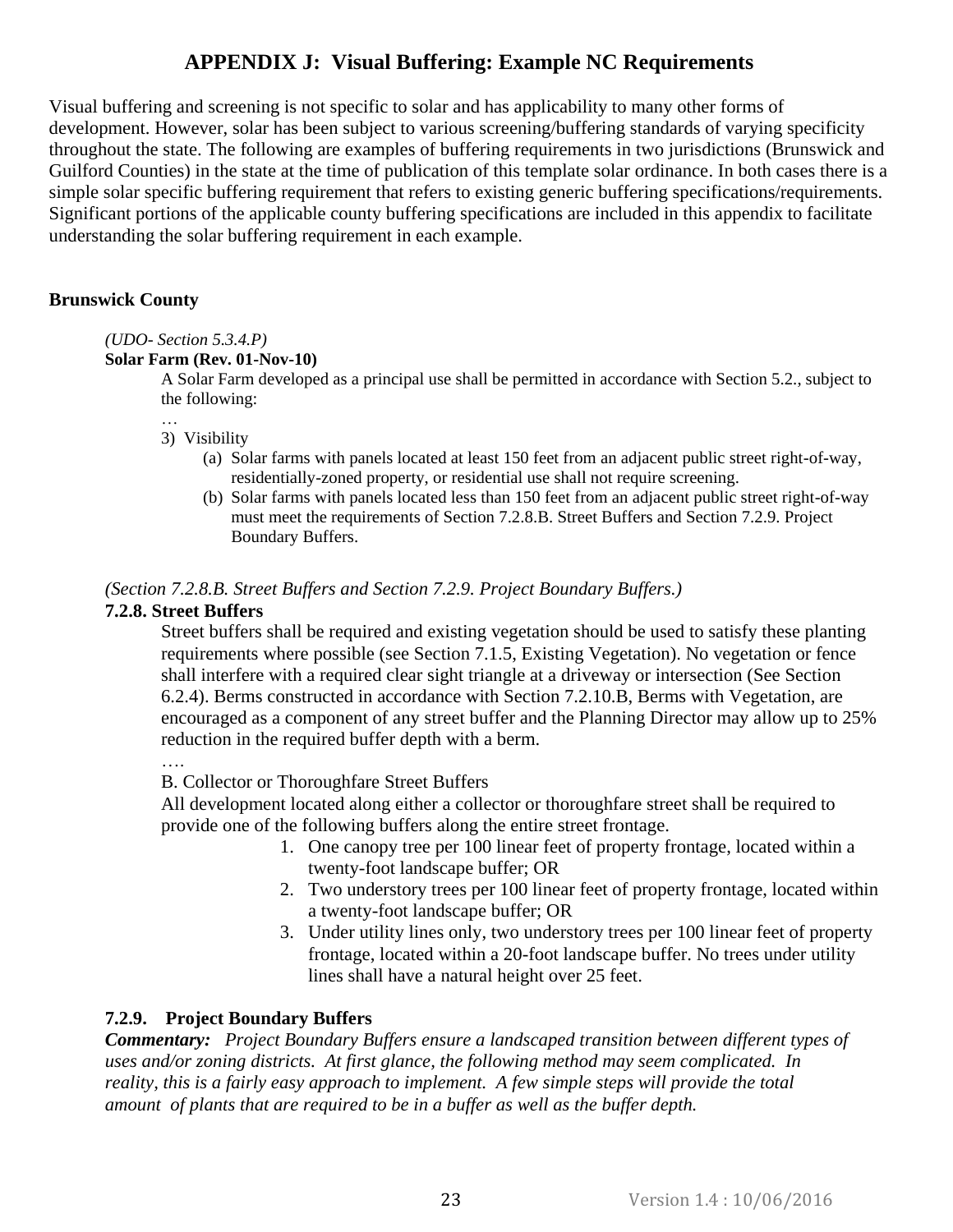#### **A. Required Project Boundary Buffer Table**

#### **1. Description**

- i. The buffer standards in the table below address the opacity of the buffer that is required on the property boundary between zoning districts, and in some instances within a zoning district.
- ii. An opacity of 0.2 screens 20% of an object, and an opacity of 1.0 would fully screen the adjoining development during summer months after five years of growth.
- **2. Measurements:** Project boundary buffers shall be measured along a perpendicular line from the lot line.

### **3. How to Read the Buffer Table**

i. The required opacity of project boundary buffers is represented in the Table below by two numbers (for example,  $.2/0.6$ ).

- ii. The second number represents the total required buffer opacity between any two properties.
- iii. Where the proposed project adjoins vacant property, the first number represents the applicant's required buffer opacity.
- iv. Where the adjoining property is already developed with no buffer, the proposed project is responsible for providing the total required opacity (the second number).
- v. Where the adjoining property is already developed with a partial buffer, the proposed project is responsible for providing the remaining opacity required.
- vi. A zero means no project boundary buffer is required.

|                                               |                              | <b>ZONING DISTRICT of ADJOINING</b><br><b>PROPERTY</b> |                                        |                        |        |                         |           |
|-----------------------------------------------|------------------------------|--------------------------------------------------------|----------------------------------------|------------------------|--------|-------------------------|-----------|
|                                               |                              | Rural Low Density<br>Residential                       | , R-6000,<br>SBR-6000<br>R-7500<br>and | <b>MR-3200 and N-C</b> | 3      | and RU-I<br><b>QT-0</b> | <u>ပု</u> |
|                                               | <b>Rural Residential</b>     | $0^{1}/0^{2}$                                          | .2/3.2                                 | .4/6                   | .2/8   | .2/0.8                  | .2/1.0    |
|                                               | R-7500, R-6000, and SBR-6000 | .2/2                                                   | $0^{1}/0^{2}$                          | .2/0.4                 | .2/6   | .2/6                    | .2/1.0    |
|                                               | <b>MR-3200 and N-C</b>       | .4/6                                                   | .2/0.4                                 | $0^{1}/0^{2}$          | .2/6   | .2/6                    | .2/1.0    |
| <b>ZONING DISTRICT of<br/>SUBJECT PROPERT</b> | C-I                          | .6/0.8                                                 | .4/6                                   | .4/6                   | 0/0    | .2/4                    | .2/1.0    |
|                                               | C-LD and RU-I                | .6/0.8                                                 | .4/6                                   | .4/6                   | .2/.4  | 0/0 <sup>2</sup>        | .2/1.0    |
|                                               | I-G                          | .8/1.0                                                 | .8/1.0                                 | .6/1.0                 | .6/1.0 | .4/6                    | 0/0       |

<sup>1</sup> Non-residential uses locating next to vacant property shall be required to provide a 0.2 buffer. <sup>2</sup> When locating a non-residential use in a Rural Residential, R-7500, R-6000, SBR-6000, MR-3200, NC, C-LD, or RU-I Zoning District next to an existing residential developed property, a 0.4 buffer shall be required. Non-residential uses locating next to other non-residential uses are not required to provide a buffer.

### **4. Buffer Alternatives**

The table below shows the required buffer depth (average) and plantings required for a project boundary buffer to satisfy the required opacity. Existing vegetation should be used to satisfy these planting requirements where possible (see Section 7.1.5, Existing Vegetation).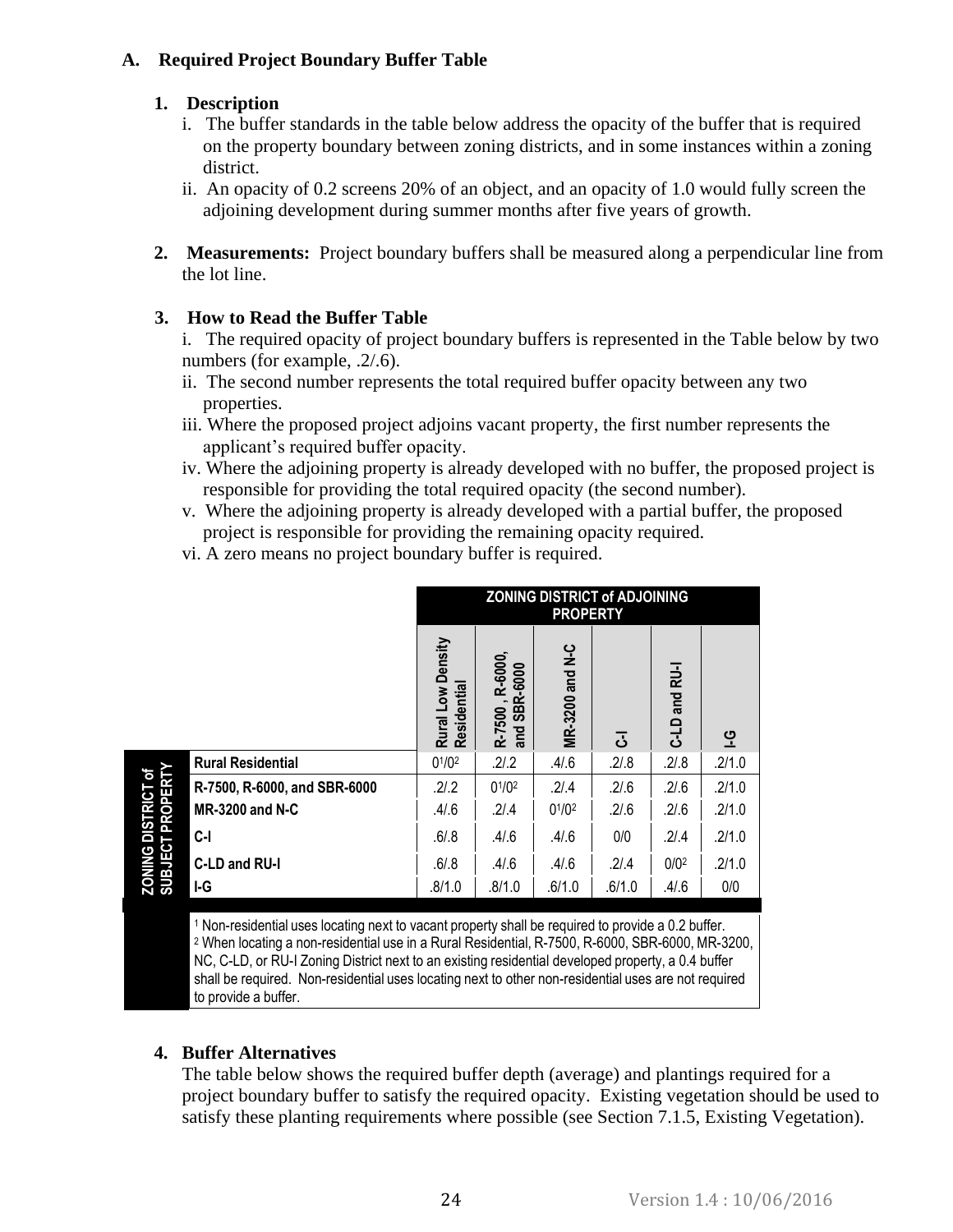| <b>MINIMUM REQUIRED PROJECT BOUNDARY BUFFER</b><br><b>Buffer Depth and Plants Required Per 100 Linear Feet</b> |                                                  |                                                 |                                  |                                  |  |  |
|----------------------------------------------------------------------------------------------------------------|--------------------------------------------------|-------------------------------------------------|----------------------------------|----------------------------------|--|--|
| <b>Required</b>                                                                                                | <b>Alternative 1</b>                             | <b>Alternative 2</b>                            | <b>Alternative 3 Plantings +</b> | <b>Alternative 4 Plantings +</b> |  |  |
| Opacity[1]                                                                                                     | <b>Plantings</b>                                 | <b>Plantings</b>                                | 6-Foot (Height) Fence[2]         | 6-Foot (Height) Wall[3]          |  |  |
| 0.2                                                                                                            | 10 feet<br>1 canopy<br>1 understory<br>7 shrubs  | 10 feet<br>1 canopy<br>2 understory<br>3 shrubs | Not available                    | Not available                    |  |  |
| 0.4                                                                                                            | 20 feet<br>2 canopy<br>4 understory<br>25 shrubs | 20 feet<br>2 canopy<br>6 understory<br>9 shrubs | Not available                    | Not available                    |  |  |
| 0.6                                                                                                            | 30 feet                                          | 30 feet                                         | 20 feet width                    | 15 feet width                    |  |  |
|                                                                                                                | 3 canopy                                         | 3 canopy                                        | $0$ can opy                      | $0$ can opy                      |  |  |
|                                                                                                                | 6 understory                                     | 8 understory                                    | 3 understory                     | 3 understory                     |  |  |
|                                                                                                                | 34 shrubs                                        | 13 shrubs                                       | 3 shrubs                         | 3 shrubs                         |  |  |
| 0.8                                                                                                            | 50 feet                                          | 50 feet                                         | 35 feet width                    | 25 feet width                    |  |  |
|                                                                                                                | 5 canopy                                         | 4 canopy                                        | $0$ can opy                      | $0$ can opy                      |  |  |
|                                                                                                                | 7 understory                                     | 10 understory                                   | 5 understory                     | 5 understory                     |  |  |
|                                                                                                                | 43 shrubs                                        | 17 shrubs                                       | 7 shrubs                         | 7 shrubs                         |  |  |
| 1.0                                                                                                            | 80 feet                                          | 80 feet                                         | 60 feet width                    | 40 feet width                    |  |  |
|                                                                                                                | 5 canopy                                         | 4 canopy                                        | $0$ canopy                       | $0$ canopy                       |  |  |
|                                                                                                                | 8 understory                                     | 11 understory                                   | 5 understory                     | 5 understory                     |  |  |
|                                                                                                                | 49 shrubs                                        | 19 shrubs                                       | 7 shrubs                         | 7 shrubs                         |  |  |

**Note:** 

[1] Required Opacity x 100 = % Required Opacity (e.g., .2 times 100 = 20% Required Opacity).

[2] When Alternative 3 is selected, the fence type must be 100% opaque and comprised of either wooden or vinyl material.

[3] When Alternative 4 is selected, the wall must be designed in conformance with Section 6.8.5, Walls, and Section 7.2.10, Walls, Berms, and Fences within Buffers.

Commentary: Suppose you are required to install a buffer with opacity of 0.6 and you elect to use Alternative *1. Your buffer would have to be 30 feet deep (on average) and you would have to plant 3 canopy tress, 6 understory trees, and 34 shrubs for every 100 feet of buffer length.*

For full requirements: [www.brunswickcountync.gov/Portals/0/BC/files/Planning/UDO\\_Final.pdf](http://www.brunswickcountync.gov/Portals/0/BC/files/Planning/UDO_Final.pdf)

#### **Guilford County**

#### **[6.4-84 -](javascript:void(0)) [Solar](javascript:void(0)) Collectors (Principal)**

(D) *Screening:* Solar collectors and associated outside storage shall be completely screened with a vegetative buffer from view from all streets and adjacent residential uses. Required screening shall be at a type B Planting Yard Rate, except understory-trees may be substituted for canopy tree requirements."

#### **6-3.2. - Planting Yards.**

#### *(B) Planting Area Descriptions:*

(4) Type B Planting Yard: A medium density screen intended to partially block visual contact between uses and create spatial separation. See Figure 6-G.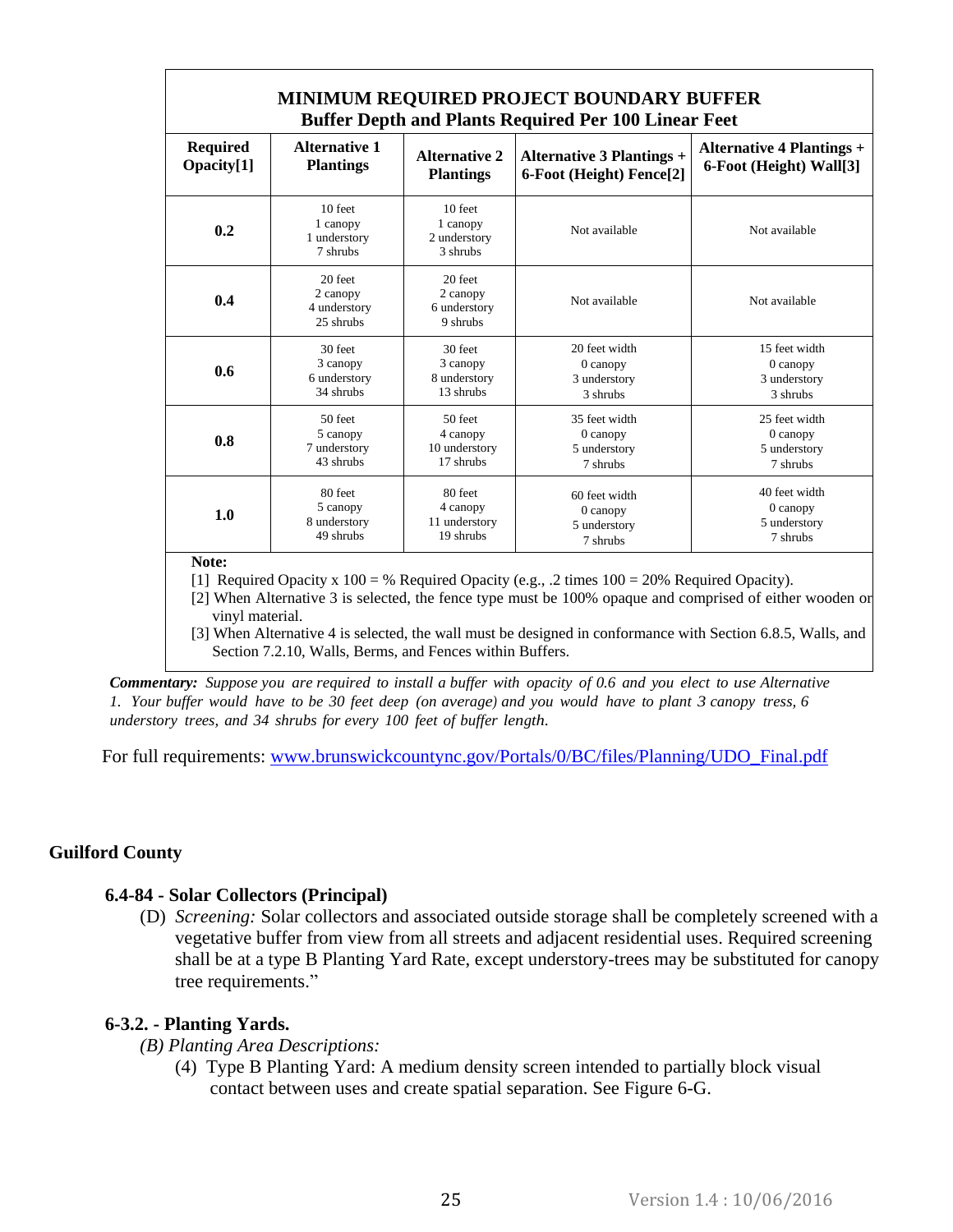| <b>Planting Yard Rates</b> |                 |                 |             |                     |                  |                   |  |
|----------------------------|-----------------|-----------------|-------------|---------------------|------------------|-------------------|--|
| Yard Type                  | Minimum         | Min. Avg.       | Maximum     | Canopy Tree Rate    | Understory       | <b>Shrub Rate</b> |  |
|                            | Width (ft.)     | Width (ft.)     | Width (ft.) |                     | <b>Tree Rate</b> |                   |  |
| <b>Street Yard</b>         | 8               | 8               | 25          | $2/100$ If;sup\sup; | NA <sup>c</sup>  | $17/100$ If       |  |
| Type A Yard                | 40 <sup>a</sup> | 50 <sup>a</sup> | 75          | $4/100$ lf/oc       | $10/100$ lf/oc   | $33/100$ lf/oc    |  |
| Type B Yard                | 25 <sup>a</sup> | 30 <sup>a</sup> | 50          | $3/100$ If          | $5/100$ If       | $25/100$ If       |  |
| Type C Yard                | $15^{\rm a}$    | 20 <sup>a</sup> | 40          | $2/100$ If;sup\sup; | $3/100$ If       | 17/100 lf         |  |
| Type D Yard                |                 |                 | 10          |                     | $2/100$ If       | 18/100 lf         |  |

Notes:

If: linear fee oc: on center

<sup>a</sup> Walls, a minimum of five (5) feet in height, constructed of masonry, stone, or pressure treated lumber or an opaque fence, a minimum of five (5) feet in height, may be used to reduce the widths of the planting yards by ten (10) feet.

- ;sup\sup; In streetyards, Type C and Type D planting yards, and parking lots understory trees may be substituted for canopy trees at the rate of two (2) understory trees for each required canopy tree.
- $\epsilon$  One (1) understory tree may be substituted for each required canopy tree if the Technical Review Committee determines that there would be a major conflict with overhead utility lines.
- NOTE: On Lots of Record less than fifty-five thousand (55,000) square feet in area, no development shall be required to place required landscaping on greater than fifteen (15) percent of the site.



#### **6-3.7. - Provisions for [Preservation](javascript:void(0)) of Existing Trees.**

(A) *General:* Any existing tree or group of trees which stands within or near a required planting area and meets or exceeds the standards of this Ordinance may be used to satisfy the tree requirements of the planting area. The protection of tree stands, rather than individual trees, is strongly encouraged.

For Full requirements go to Guilford Co. at [www.municode.com/Library](http://www.municode.com/Library)

These are two representative buffering requirements for solar found within North Carolina. As is evident, there are variances in descriptiveness and the level of intensity for each jurisdiction. This template ordinance does not favor these over any other alternatives. Appropriate requirements should be discussed and agreed upon by each jurisdiction.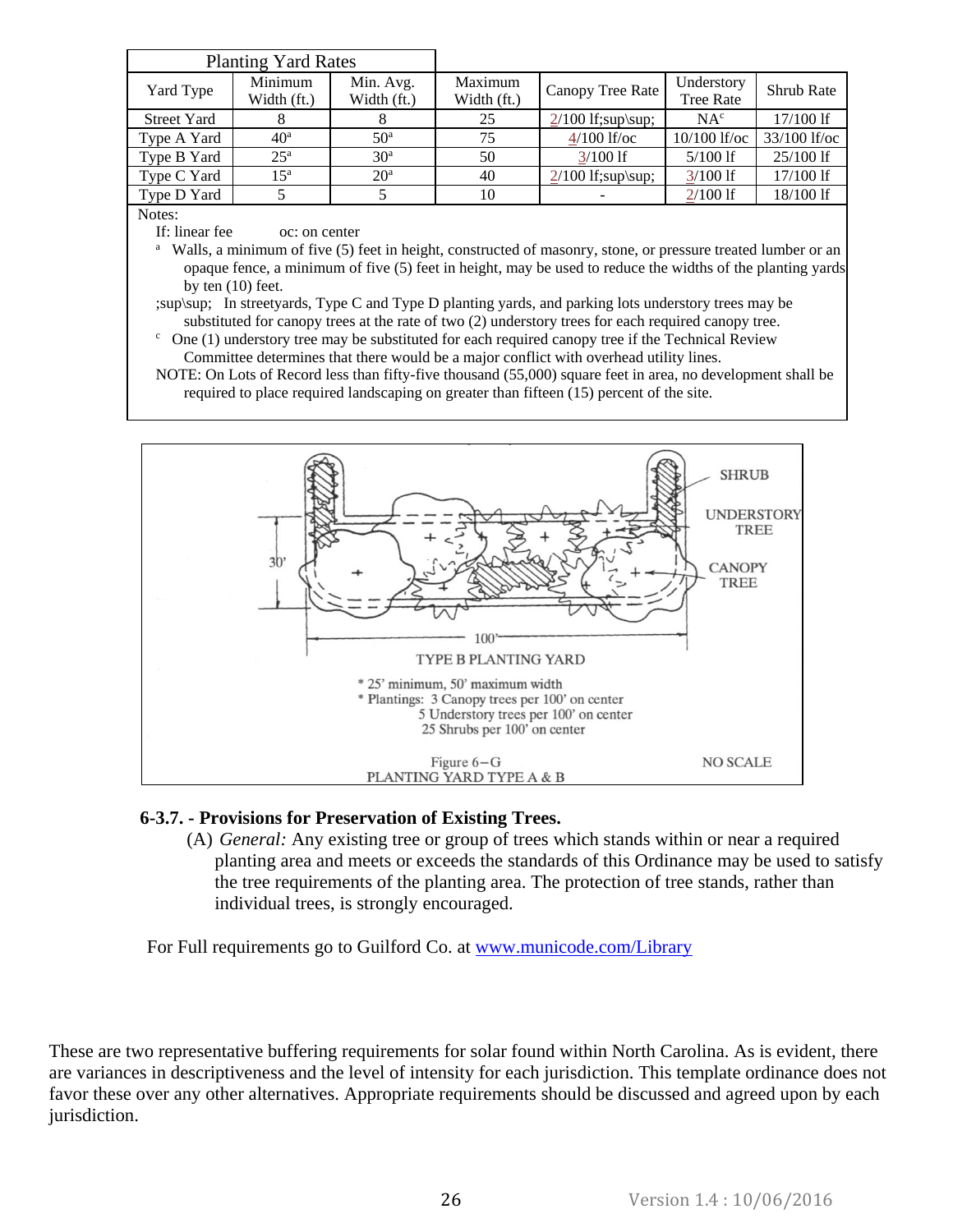### **APPENDIX K: Construction Waste Management Plan (CWMP)**

<span id="page-28-0"></span>Solar energy is generally considered an environmentally beneficial industry; however, its initial construction can produce large quantities of cardboard, wood, scrap metal, scrap wire, and clearing and grading wastes. Often the waste produced is sent to local landfills or burned on site. For level 2 and 3 SESs, these additional waste streams can place a burden on existing waste management and landfill resources at a local municipal and county level. A large percentage of this waste can be diverted from landfills to private recycling businesses with net costs approximating landfill disposal. According to a report published in 2010 by the North Carolina Department of Environment and Natural Resources (NCDENR) Division of Environmental Assistance and Outreach and the Recycling Business Assistance Center, the recycling industry in North Carolina consisted of over 630 private sector recycling businesses employing over 15,200 people and has been growing at 4.8% since 2008 (See Resources for link). In addition, NCDENR has launched a web based NC Recycling Markets Directory (see Resources below) to help identify local recyclers. As a result, developing a CWMP and finding a private recycling entity for construction waste(s) is arguably easier than ever before. Counties/municipalities that choose to adopt CWMP requirements can not only avoid straining their existing landfill and waste management resources, but can also help contribute to the growth of their local recycling industries. Similar ordinances requiring CWMPs for new construction have been ratified in California as well as Cook County, Illinois and King County, Washington (See below for further information)

### **CWMP Examples**

- CALGREEN CWMP
	- [www.hcd.ca.gov/codes/calgreen/CW-1.pdf](http://www.hcd.ca.gov/codes/calgreen/CW-1.pdf)
- Sandia National Laboratories CWMP Template
	- [www.sandia.gov/engstds/ConstSpecs/Div\\_01/01505C\\_CWM\\_Waste\\_Mgt\\_Plan\\_Template](http://www.sandia.gov/engstds/ConstSpecs/Div_01/01505C_CWM_Waste_Mgt_Plan_Template-archived.pdf)[archived.pdf](http://www.sandia.gov/engstds/ConstSpecs/Div_01/01505C_CWM_Waste_Mgt_Plan_Template-archived.pdf)
- King County, Washington
	- <http://your.kingcounty.gov/solidwaste/greenbuilding/specifications-plans.asp>

### **Successful Construction Waste Management Ordinances**

- State of California's California Building Standard Code
	- [www.documents.dgs.ca.gov/bsc/CALGreen/2010\\_CA\\_Green\\_Bldg.pdf](http://www.documents.dgs.ca.gov/bsc/CALGreen/2010_CA_Green_Bldg.pdf)
- Cook County, Illinois Ordinance requiring management of construction and demolition waste consistent with Cook County's existing Solid Waste Management Plan.
	- [http://blog.cookcountyil.gov/sustainability/wp-content/uploads/2012/07/Substitute-Demolition-](http://blog.cookcountyil.gov/sustainability/wp-content/uploads/2012/07/Substitute-Demolition-Debris-Diversion-Ordinance-July-23.pdf)[Debris-Diversion-Ordinance-July-23.pdf](http://blog.cookcountyil.gov/sustainability/wp-content/uploads/2012/07/Substitute-Demolition-Debris-Diversion-Ordinance-July-23.pdf)

### **Level 3 SES Anticipated Waste - 20 MW SES in Halifax County**

● Project goal to recycle 80% of all construction and demolition waste. Contact

greenguys@pcgsolar.com for more information.

- 140,000 lbs cardboard waste
- 32,000 lbs scrap wire waste
- 3,500 wooden slatted pallets
- 16 acres Clearing and grading waste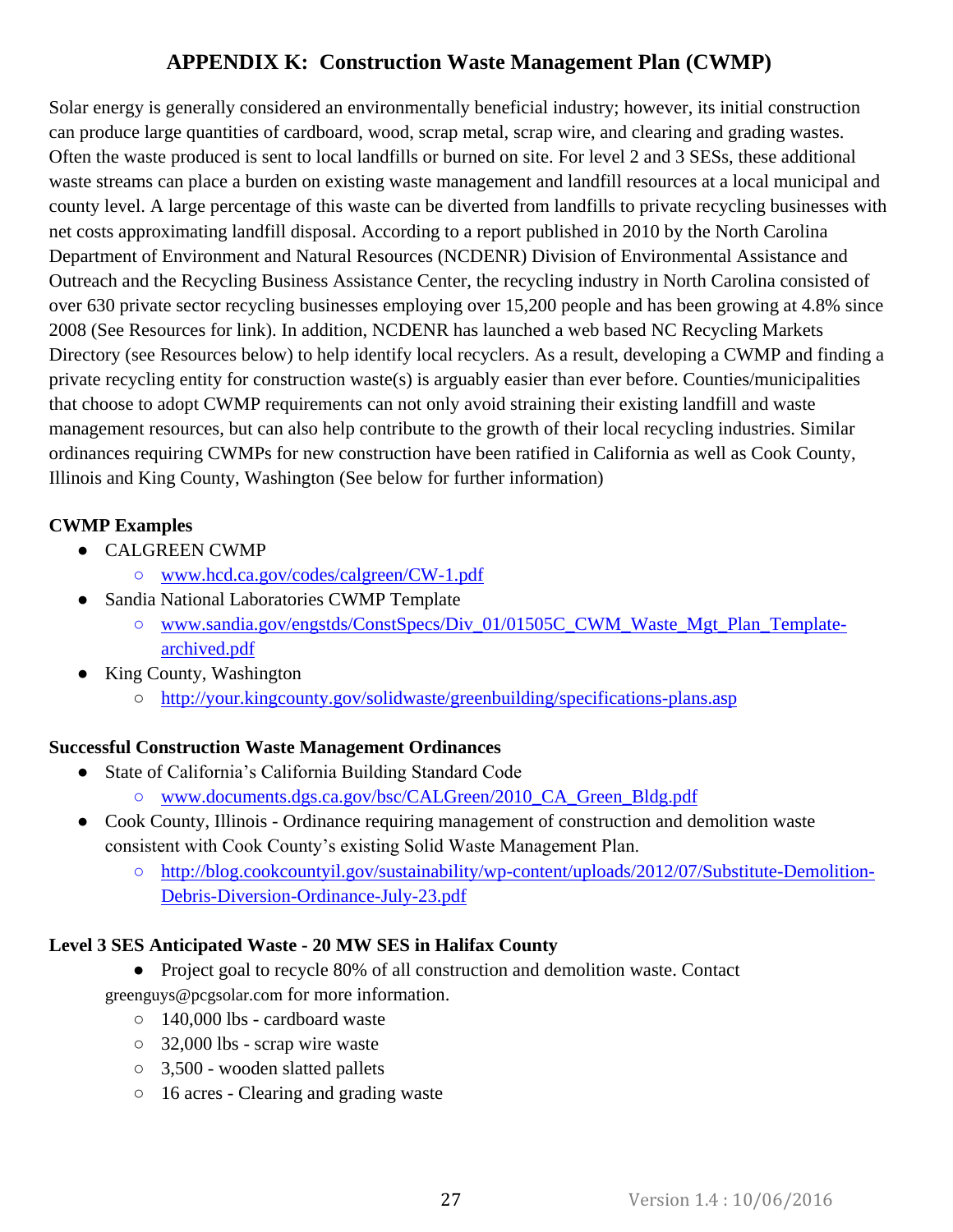#### **Resources**

- NC Recycling Market Directory
	- [www.p2pays.org/dmrm/start.aspx](http://www.p2pays.org/dmrm/start.aspx)
- California Department of Housing and Community Development- Construction Waste Management Forms
	- [www.hcd.ca.gov/calgreen.html](http://www.hcd.ca.gov/calgreen.html)
- Green Guys Waste Management and Site Services greenguys@pcgsolar.com
- Employment Trends in NC Recycling Industry 2010
	- [www.container-recycling.org/assets/pdfs/jobs/EmploymentTrendsInNC.pdf](http://www.container-recycling.org/assets/pdfs/jobs/EmploymentTrendsInNC.pdf)

#### **General Template for Rules and Regulations**

- 1. A developer of a Solar Plant in North Carolina shall be required to develop a Waste Stream Management Plan (WSMP) for the construction waste and debris at the site of the said Solar Energy System.
- 2. A developer of a Solar Plant in North Carolina shall be required to file the WSMP with the department of <br>in the County/Town/City wherein the Solar Energy System shall be erected and operated.
- 3. A WSMP shall only be acceptable if it contains a proper and adequate plan for the recycling of \_\_\_\_\_\_\_\_ (\_\_\_\_\_%) percent of all of the waste, including but not limited to cardboard, wood, scrap metal, scrap wire, and clearing and grading wastes, from the construction site.
- 4. A developer shall be required to file with the department of \_\_\_\_\_\_\_\_\_\_\_\_\_ in the County/Town/City wherein the Solar Energy System shall be erected a Construction and Demolition Debris Summary Report (CDSR) within fifteen (15) days of the end of the construction of the solar plant.

#### **General Template for Enforcement**

- 1. Developer's failure to meet or exceed the provisions of the developer's CWMP shall constitute a violation of this Ordinance.
- 2. Developer shall have fifteen (15) days in which to cure this violation and make property notice to the County/Town/City.
- 3. Developer's failure to cure and notify the County/Town/City within the said fifteen-day (15) period shall result in a fine of \_\_\_\_\_\_\_\_\_\_\_\_\_\_\_\_\_\_ (\$ insert dollar amount here) dollars to be paid by Developer within thirty (30) days of the issuance of said fine or a lien will be placed on the property upon which the solar energy system has been constructed.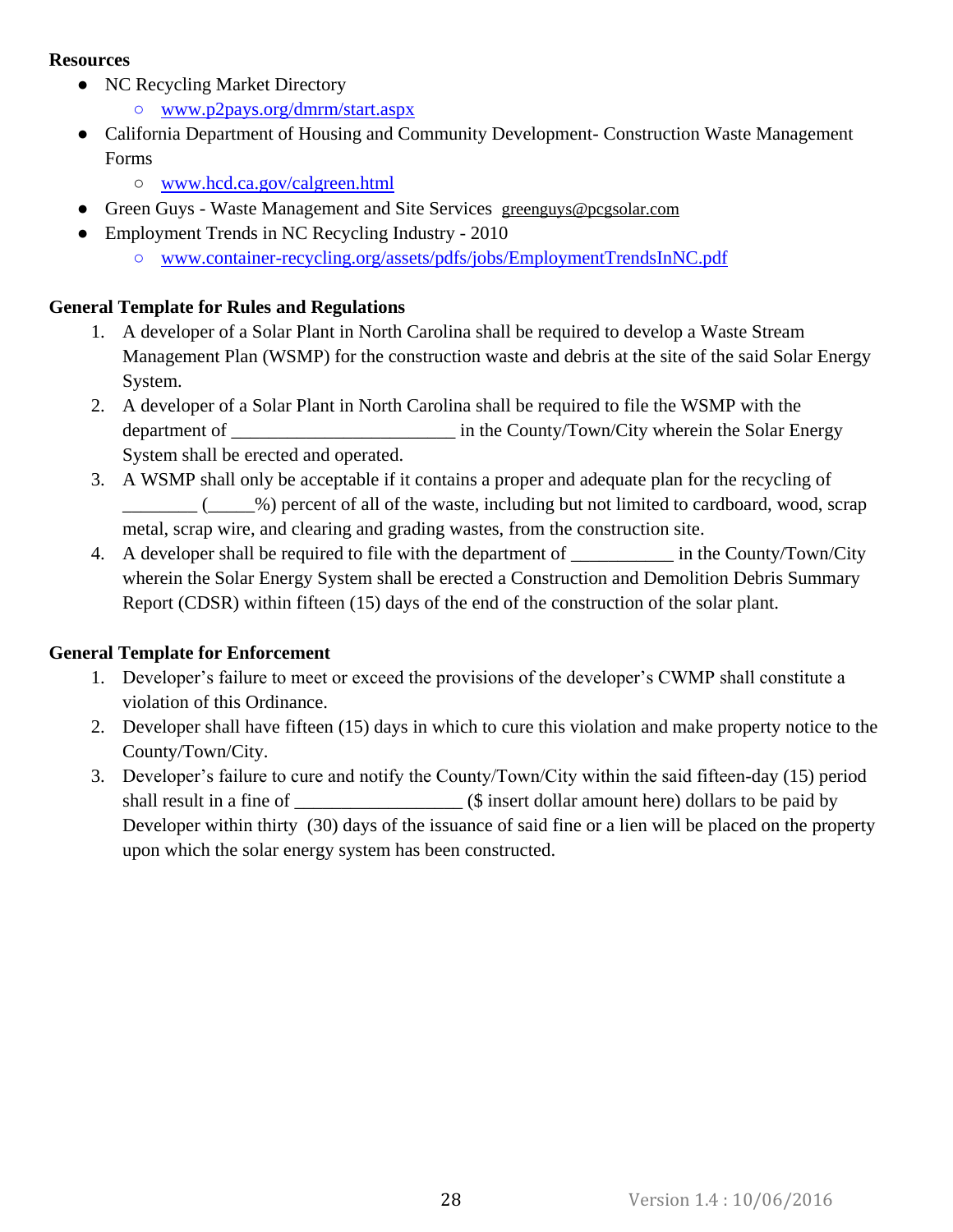Black and Veatch, Paul Brucke Buncombe County Planning Department, Josh O'Conner Carolina Solar Energy, Richard Harkrader Catawba County Planning Department, Susan Ballach Cleveland County Planning Department, Chris Martin DENR- Division of Water Quality, Bill Diuguid Dominion Power, Michael Thompson Duke Energy Progress, Bruce Barkley Federal Aviation Association, Peter Hughes Federal Aviation Association, Dana Perkins Governor's office military affairs, John Nicholson Granville County Planning Department, Dervin Spell Guilford County Planning Department, Les Eger HelioSage LLC, Kyle West Institute for Emerging Issues, Diane Cherry Keyes, Fox, Weidman, Laurel Passera Mathis Consulting, Ben Edwards National Renewable Energy Corporation (Narenco), Dennis Richter NC Association of County Commissioners, Kevin Leonard NC Association of County Commissioners, Johanna Reese NC Association of County Commissioners, Casandra Skinner NC Chapter of American Planning Association, Ben **Hitchings** NC Chapter of the Association of Consulting Foresters, Greg Conner NC Commerce Dept. - Community Planning, Betsy Kane NC Commerce Dept. - Community Planning, Oliver **Bass** NC Conservation Network, Nadia Luhr NC DENR - Military Affairs and Strategic Planning, Chris Russo NC Dept. of Agriculture - Agribusiness Development, Ron Fish

<span id="page-30-0"></span>Argand Energy, Rob Lease

NC Dept. of Agriculture - Environmental / ADFP Programs, Dewitt Hardee

NC Dept. of Environment & Natural Resources (DENR), Trina Ozer

NC Dept. of Environment & Natural Resources (DENR), Natalie Birdwell NC Dept. of Environment & Natural Resources (DENR), Layla Cummings NC Farm Bureau, Paul Sherman NC Forestry Association, Bob Schaefer NC League of Municipalities, Kim Hibbard NC Regional Councils, Betty Huskins NC Sierra Club, Dustin Chicurel-Bayard NC State University Cooperative Extension, Mary Lou Addor NC Wildlife Resources Commission, Kacy Cook NCSU Forestry, Mark Megalos Nicholas Institute for Environmental Policy Solutions, Larry Shirley North Carolina Solar Center, Tommy Cleveland North Carolina Sustainable Energy Association, Miriam Makhyoun North Carolina Sustainable Energy Association, Michael Fucci O2 Energies, Logan Stephens Parker Poe, Katherine Ross PCG Solar, Mike Whitson PCG Solar, John Galloway PCG Solar, William Lee Progress Energy, Kendal Bowman Public Staff ‐ North Carolina Utilities Commission, Jay Lucas QF Solutions, Donna Robichaud SEPI Engineering and Construction, Jerry Beckman Smith Moore Leatherwood LLP, Beth Trahos Southern Alliance for Clean Energy, Charlie Coggeshall Southern Energy Management, Bob Kingery Southern Energy Management, Will Etheridge Spilman Thomas & Battle, PLLC, Nathan Atkinson State Energy Program, Bob Leker Strata Solar, Lance Williams UNC School of Government, Adam Lovelady USMC, Michael Evers USMC, MCIEAST, Paul Friday Warren County Planning Department, Ken Krulik Waxhaw Planning Department, Lisa McCarter